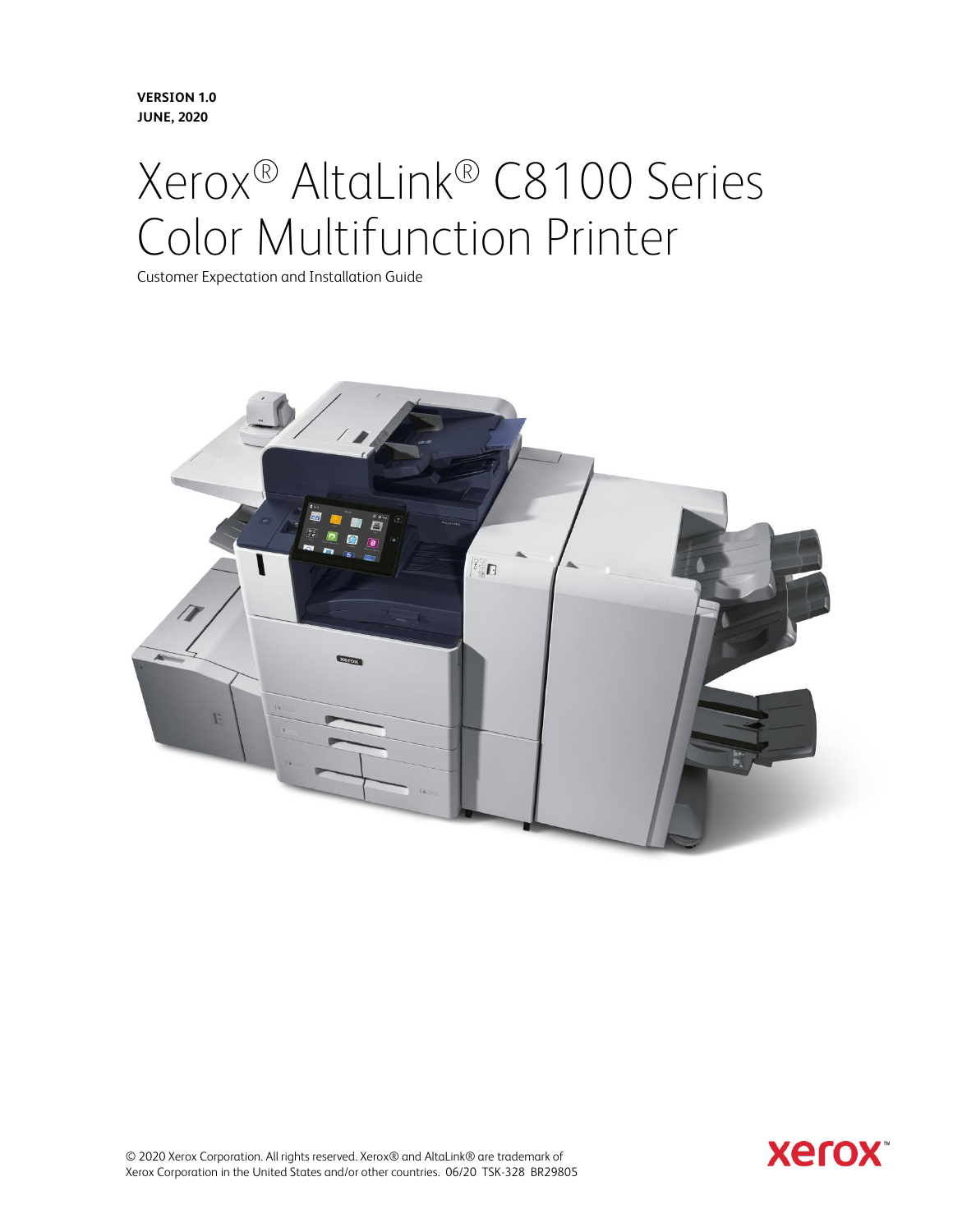# **Contents**

| 1. |  |    |
|----|--|----|
|    |  |    |
|    |  |    |
|    |  |    |
|    |  |    |
|    |  |    |
|    |  |    |
| 2. |  |    |
|    |  |    |
|    |  |    |
|    |  |    |
|    |  |    |
|    |  |    |
| 3. |  |    |
|    |  |    |
|    |  |    |
|    |  |    |
| 4. |  |    |
|    |  |    |
|    |  |    |
| 5. |  |    |
|    |  |    |
|    |  |    |
|    |  | 16 |
|    |  |    |
|    |  |    |
|    |  |    |
|    |  |    |
|    |  |    |
|    |  |    |
|    |  |    |
|    |  |    |
|    |  |    |
| 6. |  |    |
|    |  |    |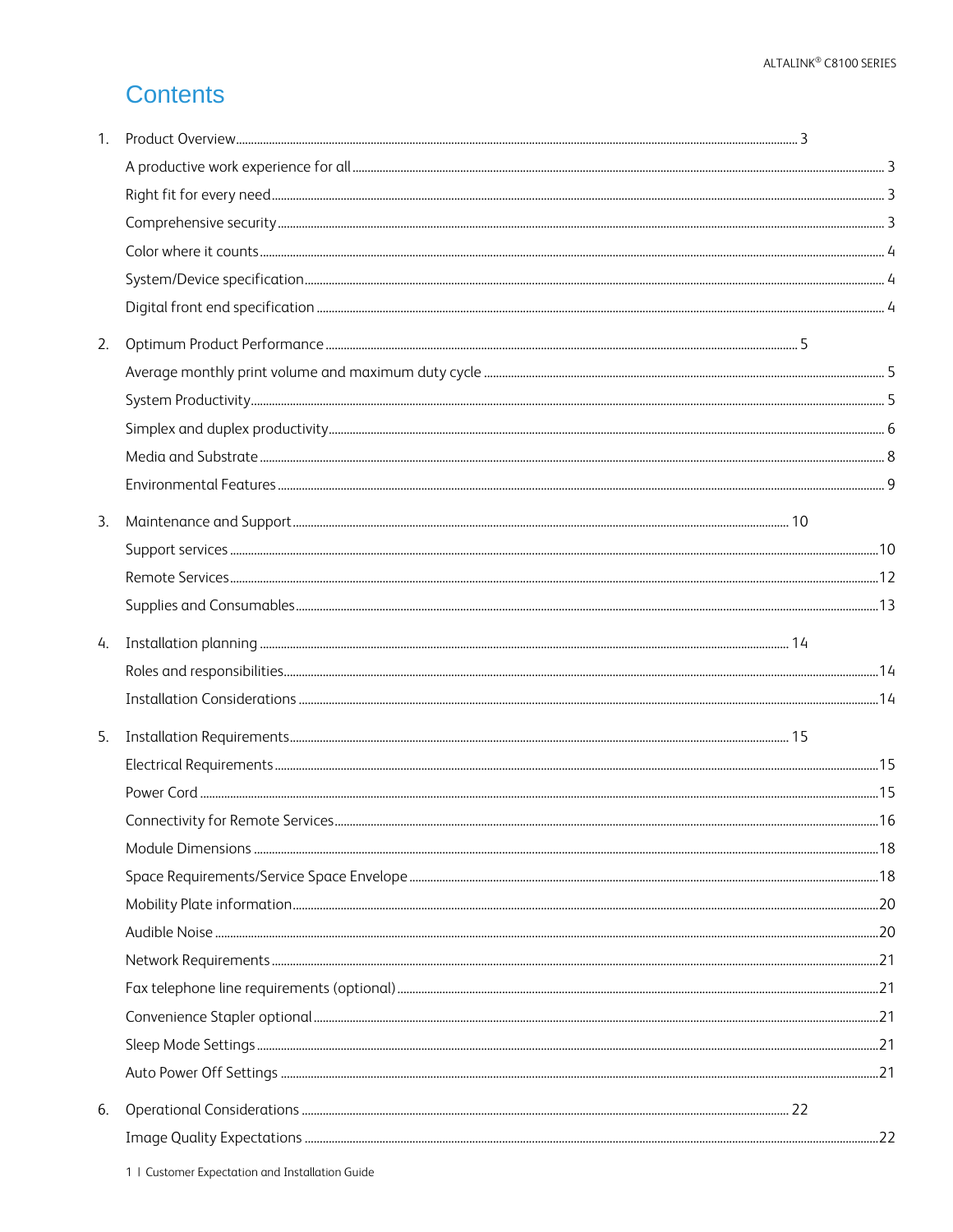| 7. |  |
|----|--|
|    |  |
|    |  |
|    |  |
|    |  |
|    |  |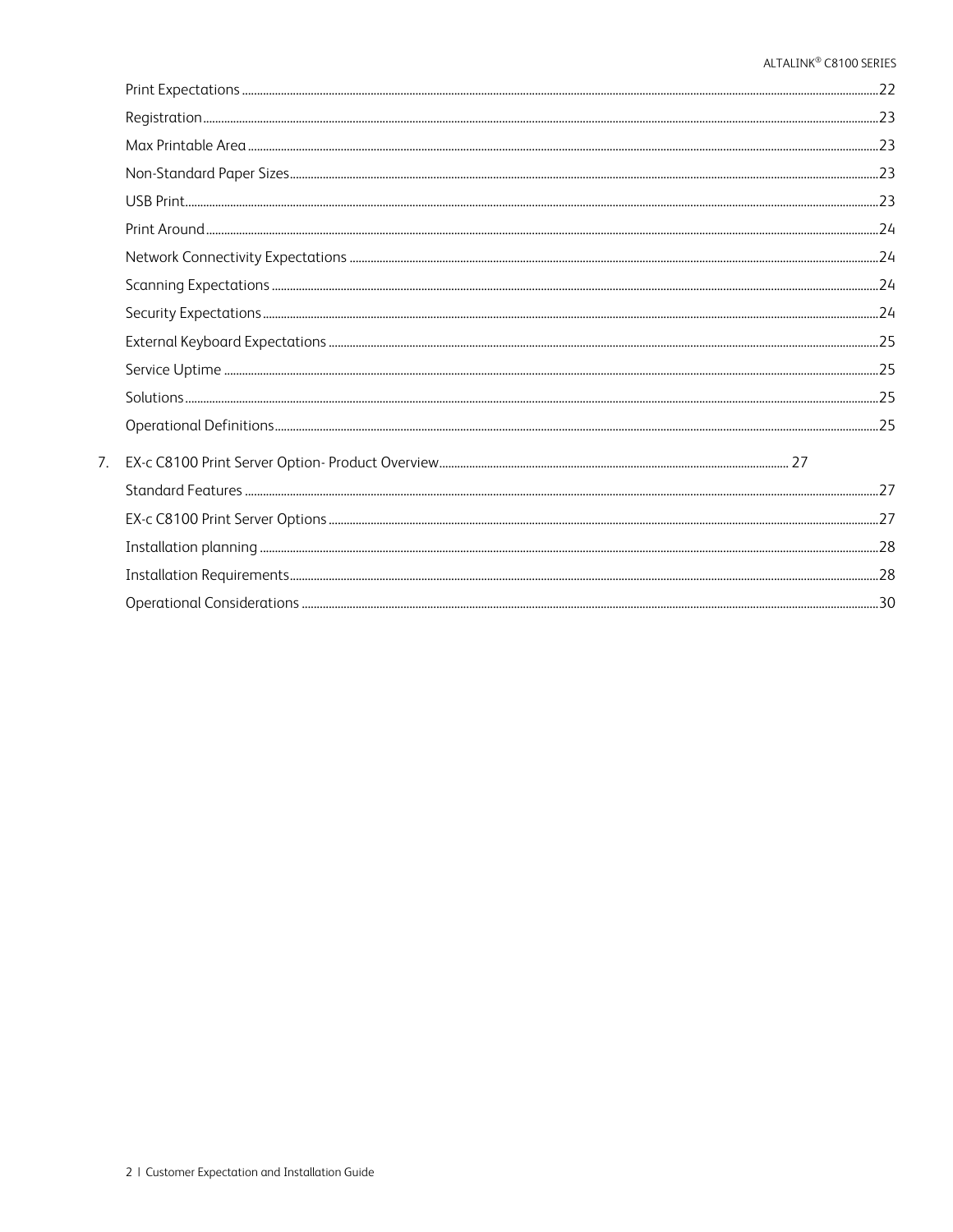# <span id="page-3-0"></span>1. Product Overview

Xerox® AltaLink® C8130/C8135/C8145/C8155/C8170 Color Multifunction Printer

Want work done right? AltaLink® will help you do a lot more than just print. You can automate document workflows and connect to the systems that run your business – seamlessly. Protected by comprehensive security features, they are true Workplace Assistants that will free up time for you to do more of what really matters.

### <span id="page-3-1"></span>A productive work experience for all

Feel right at home instantly with AltaLink®. The intuitive and personalized tablet-like interface balances simplicity and efficiency and reduces steps to complete tasks with a single tap. Native mobility features, like Wi-Fi Direct (optional), make it easy for workers to print from their mobile devices and access the advanced AltaLink® capabilities such as Xerox® @PrintByXerox App, Google Cloud Print™, Xerox® Print Service Plug-in for Android™ or AirPrint®. AltaLink® devices bridge the physical and digital worlds with apps and advanced scanning capabilities that allow you to digitize, route and process information in a snap. Automate tedious tasks to save time and reduce errors.

Translate documents to 50+ languages with the Xerox<sup>®</sup> Translate and Print App. Convert hard copy to audio for easy listening on the go with the Xerox® Audio Documents App. And get your handwritten note off the page and into the digital world with the Xerox® Note Converter App.

### <span id="page-3-2"></span>Right fit for every need

Big jobs, small jobs and everything in between — AltaLink<sup>®</sup> can be customized to do it all. Your choice of finishing options and accessories means you can configure your device for any type of document. The speed of business has never moved so fast, but the AltaLink® makes it easy to keep up. Stay in the fast lane with access to the Xerox® App Gallery. It's your gateway to an ever-growing collection of apps designed to simplify time-consuming, repetitive or complex processes as your business evolves. Simplify IT support as your fleet grows. Fleet Orchestrator allows you to adjust configurations and settings on all your devices at once. Perform interactive training and support your users right from your desktop with the Remote Control Panel.

# <span id="page-3-3"></span>Comprehensive security

Stop threats where they start with the comprehensive protection that's trusted by the most security-minded businesses and governments. Trusted Boot, a built-in security, protects the integrity of the device's start-up process from malicious actions. McAfee® whitelisting and integrations with McAfee ePO and Cisco ISE neutralize threats instantly at the device and protects the network. Configuration Watchdog monitors and automatically remediates critical IT-defined security settings. Native Security Information and Event Management (SIEM) integration provides insight and a record of security events. Integration with Xerox<sup>®</sup> Printer Security Audit Service, available as part of Xerox® Intelligent Workplace Services, helps maximize the printer fleet, document and content security.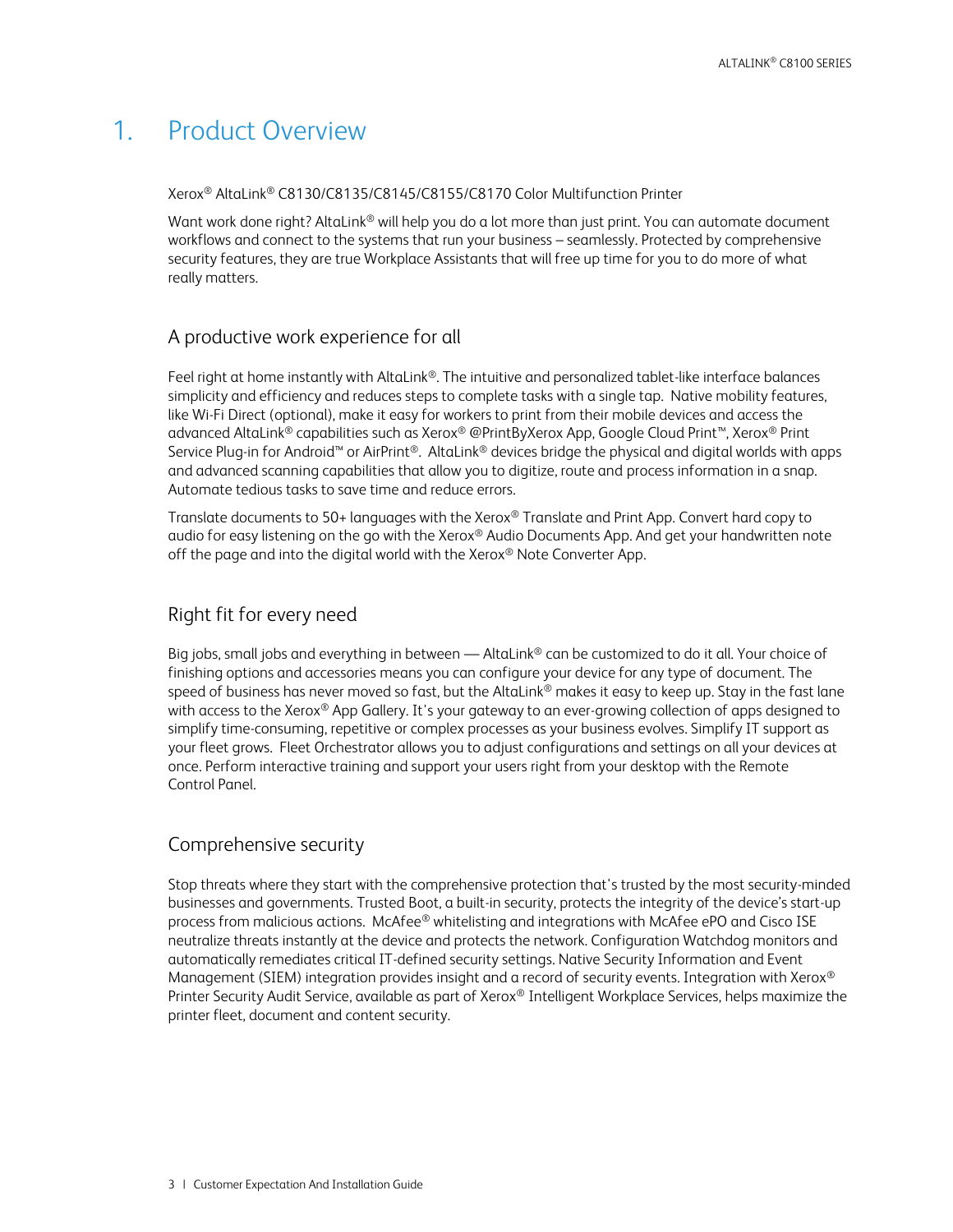### <span id="page-4-0"></span>Color where it counts

High-resolution output of 1200 x 2400 dpi and best-in-class HD Super Fine EA Toner plus superior color rendering and consistency will give your documents clarity and impact. You can also upgrade your AltaLink® C8100 Series with the Xerox® EX-c C8100 Print Server Powered by Fiery®, delivering more options for professional-looking documents.



# <span id="page-4-1"></span>System/Device specification

For information related to the below listed topics, please consult the Detailed Product Specification document: <https://www.office.xerox.com/>

| System Specification                                          |
|---------------------------------------------------------------|
| Copy and Print                                                |
| Mobile and Cloud Ready                                        |
| Scan                                                          |
| Fax                                                           |
| Security                                                      |
| Print Management                                              |
| Features and Accessories                                      |
| Device Specification                                          |
| System Certification/Regulatory Compliance                    |
| Paper Handling                                                |
| Finishing                                                     |
| Copy                                                          |
| Print                                                         |
| Unified Address Book for Fax, Internet Fax, Email and Scan to |
| Device Management                                             |
| Accounting                                                    |
| Supplies                                                      |

# <span id="page-4-2"></span>Digital front end specification

For information related to the below listed topics please consult the Detailed Product Specification document: <https://www.xerox.com/en-us/connectkey/altalink-high-volume-printers>

Xerox® EX-c C8100 Print Server Powered by Fiery® (Optional)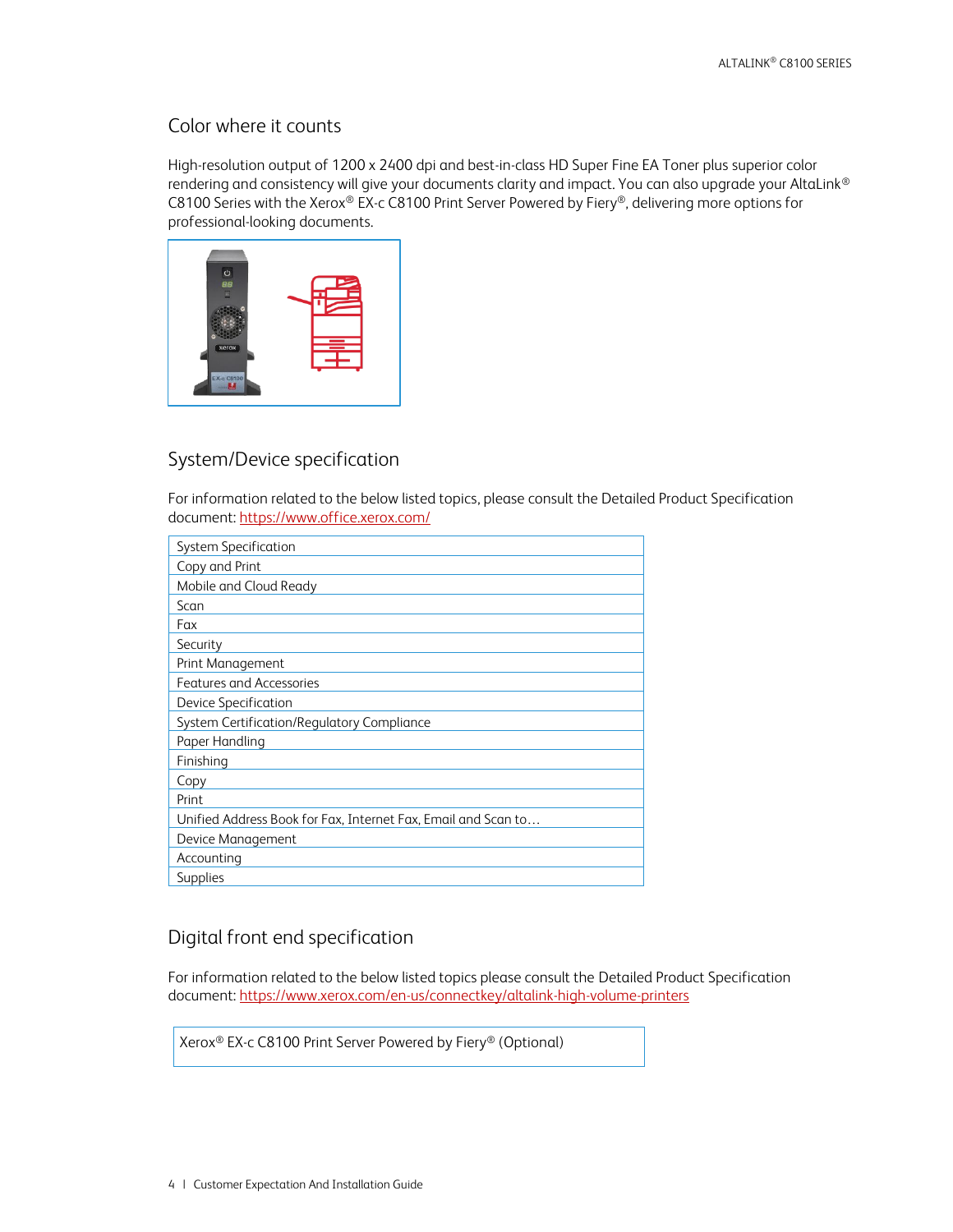# <span id="page-5-0"></span>2. Optimum Product Performance

| <b>Print Speed and</b><br><b>Monthly</b><br>Volume | AltaLink®<br>C8130    | AltaLink®<br>C8135     | AltaLink®<br>C8145     | AltaLink®'<br>C8155    | AltaLink®'<br>C8170    |
|----------------------------------------------------|-----------------------|------------------------|------------------------|------------------------|------------------------|
| Simplex Speed                                      | Up to                 | Up to                  | Up to                  | Up to                  | Up to                  |
| Color/B&W                                          | 30/30 ppm             | 35/35 ppm              | 45/45 ppm              | 55/55 ppm              | 70/70 ppm              |
| Average                                            | 5.000 to              | 5.000 to               | 8,000 to               | 8.000 to               | 10,000 to              |
| Monthly                                            | 12,000 pages          | 15,000 pages           | 20,000 pages           | 22,000 pages           | 40,000 pages           |
| Print Volume                                       |                       |                        |                        |                        |                        |
| Monthly<br>Duty Cycle                              | Up to<br>90,000 pages | Up to<br>110,000 pages | Up to<br>200,000 pages | Up to<br>300,000 pages | Up to<br>300,000 pages |

### <span id="page-5-1"></span>Average monthly print volume and maximum duty cycle

### What exactly is Duty Cycle?

Duty Cycle is a print device's maximum rated capacity to continuously perform over a single month under normal conditions. Not expected to be sustained on a regular basis.

### What is AMPV?

The average monthly print volume (AMPV) is the print device's rated capacity for consistent performance month after month under normal conditions.

What is the difference between AMPV and Duty Cycle?

When discussing a print device's capabilities, there is often a misconception regarding Duty Cycle and AMPV. Duty cycles are guidelines for a maximum monthly print volume and not intended for continuous operation vs AMPV which allows consistent performance over time under normal conditions.

<span id="page-5-2"></span>It is not recommended to print the maximum monthly print volume over a sustained period of time.

### System Productivity

### Productivity

The continuous print speeds shown in table below are for feeds from Trays 1 – 4 Output to lower center tray. Speed from the Bypass Tray (5) will be slightly lower.

SEF= Short Edge Feed

LEF=Long Edge Feed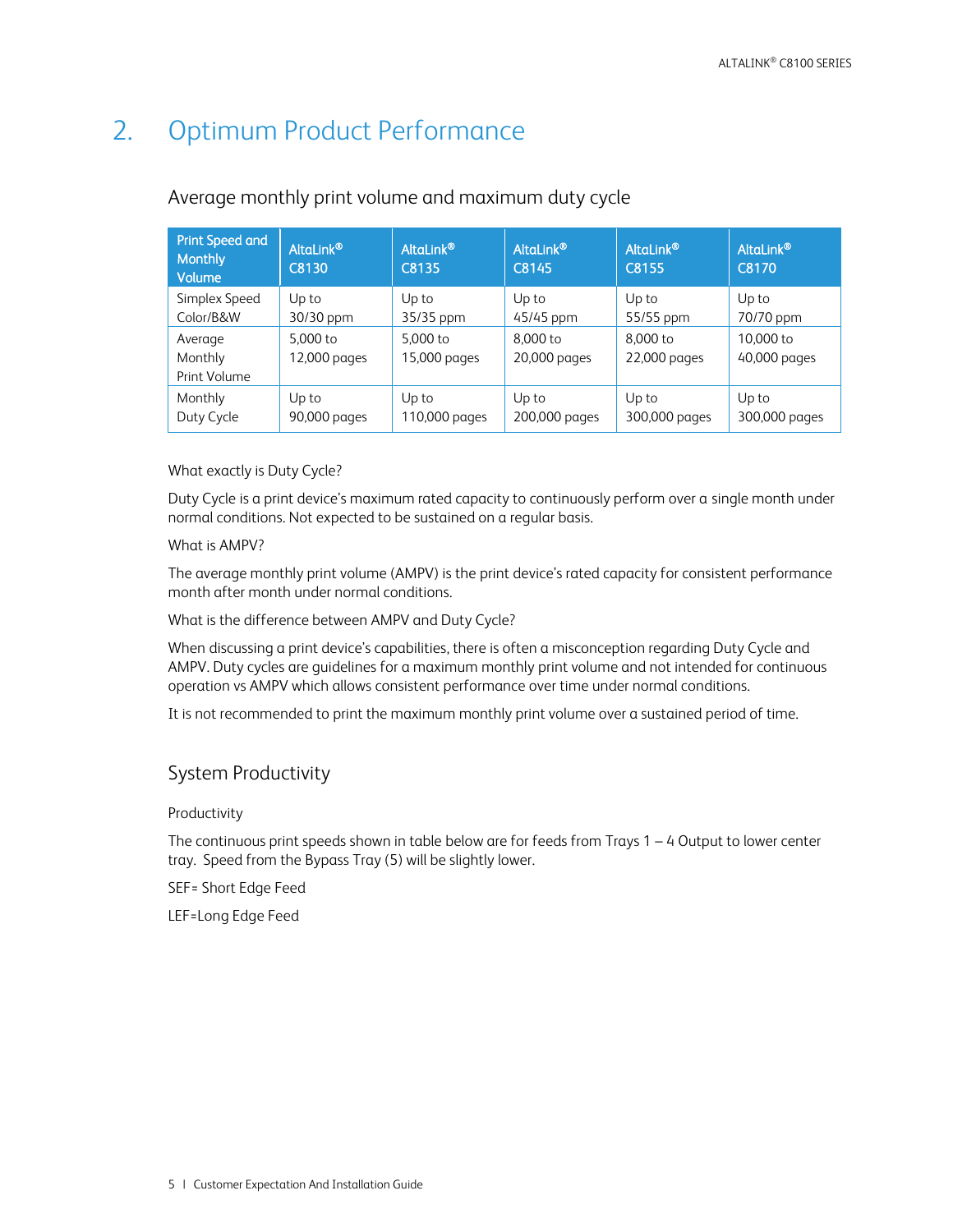# <span id="page-6-0"></span>Simplex and duplex productivity

| <b>Size</b>                    | Weight                                                                            | C8130<br><b>Color/Black</b><br><b>Speed</b> |           | C8135<br><b>Color/Black</b><br>Speed |           | C8145<br><b>Color/Black</b><br><b>Speed</b> |               | C8155<br><b>Color/Black</b><br><b>Speed</b> |           | <b>C8170</b><br><b>Color/Black</b><br><b>Speed</b> |           |
|--------------------------------|-----------------------------------------------------------------------------------|---------------------------------------------|-----------|--------------------------------------|-----------|---------------------------------------------|---------------|---------------------------------------------|-----------|----------------------------------------------------|-----------|
|                                |                                                                                   | Simplex Duplex<br>ppm                       | ipm       | Simplex Duplex<br>ppm                | ipm       | Simplex<br>ppm                              | Duplex<br>ipm | Simplex Duplex<br>ppm                       | ipm       | Simplex Duplex<br>ppm                              | ipm       |
| 8.5x11<br>in./A4 LEF           | $16lb - 28lb$<br>Bond<br>$(60$ gsm $-$<br>105gsm)                                 | 30/30                                       | 30/30     | 35/35                                | 35/35     | 45/45                                       | 45/45         | 55/55                                       | 55/55     | 70/70                                              | 70/70     |
| 11x17<br>in./A3 SEF            | $16lb - 28lb$<br>Bond<br>$(60$ gsm $-$<br>105gsm)                                 | 17/17                                       | 11/11     | 20/20                                | 13/13     | 22/22                                       | 15/15         | 27/27                                       | 19/19     | 35/35                                              | 24/24     |
| 8.5 x 14 in.<br>/B4 SEF        | $16lb - 28lb$<br>Bond<br>$(60$ gsm $-$<br>105gsm)                                 | 20/20                                       | 12/12     | 23/23                                | 14/14     | 26/26                                       | 17/17         | 32/32                                       | 21/21     | 41/41                                              | 26/26     |
| $5.5 \times 8.5$<br>in./A5 SEF | $16lb - 28lb$<br>Bond<br>$(60$ gsm $-$<br>105gsm)                                 | 30/30                                       | 30/30     | 35/35                                | 35/35     | 45/45                                       | 45/45         | 55/55                                       | 55/55     | 70/70                                              | 70/70     |
| 8.5x11<br>in./A4 LEF           | Transparency                                                                      | 17/17                                       | <b>NA</b> | 17/17                                | <b>NA</b> | 25/25                                       | <b>NA</b>     | 25/25                                       | <b>NA</b> | 32/32                                              | <b>NA</b> |
| 8.5x11<br>in./A4 LEF           | Lightweight<br>Cardstock<br>28lb Bond-<br>90lb Index<br>$(106$ gsm $-$<br>169gsm) | 26/26                                       | 26/26     | 26/26                                | 26/26     | 36/36                                       | 36/36         | 36/36                                       | 36/36     | 42/42                                              | 42/42     |
| 11x17<br>in./A3 SEF            | Lightweight<br>Cardstock<br>28lb Bond-<br>90lb Index<br>$(106$ gsm $-$<br>169gsm) | 14/14                                       | 9/9       | 14/14                                | 9/9       | 18/18                                       | 14/14         | 17/17                                       | 13/13     | 24/24                                              | 17/17     |
| 8.5 x 14 in.<br>/B4 SEF        | Lightweight<br>Cardstock<br>28lb Bond-<br>90lb Index<br>$(106$ gsm $-$<br>169gsm) | 16/16                                       | 10/10     | 16/16                                | 10/10     | 21/21                                       | 16/16         | 20/20                                       | 15/15     | 28/28                                              | 19/19     |
| 8.5x11<br>in./A4 LEF           | Gloss<br>80lb Text-<br>100lb Text                                                 | 17/17                                       | 17/17     | 17/17                                | 17/17     | 25/25                                       | 25/25         | 25/25                                       | 25/25     | 42/42                                              | 42/42     |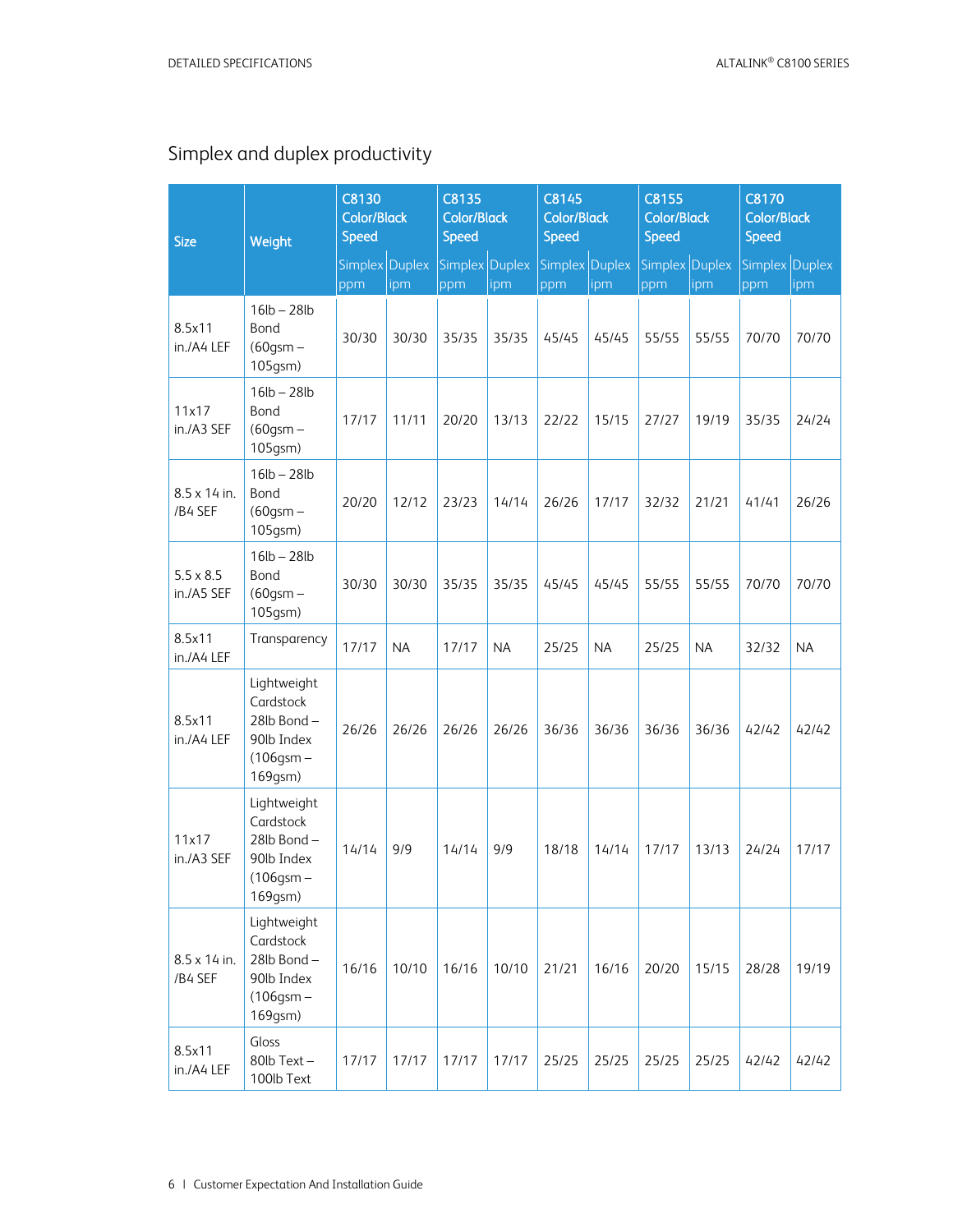|                               | $(106$ gsm $-$<br>169gsm)                                                                                                                                            |       |          |       |          |       |          |       |          |       |          |
|-------------------------------|----------------------------------------------------------------------------------------------------------------------------------------------------------------------|-------|----------|-------|----------|-------|----------|-------|----------|-------|----------|
| 11x17<br>in./A3 SEF           | Gloss<br>80lb Text-<br>100lb Text<br>$(106$ gsm $-$<br>169gsm)                                                                                                       | 8/8   | 5/5      | 8/8   | 5/5      | 14/14 | 8/8      | 14/14 | 8/8      | 24/24 | 17/17    |
| $8.5 \times 14$<br>in./B4 SEF | Gloss<br>80lb Text-<br>100lb Text<br>$(106$ gsm $-$<br>169gsm)                                                                                                       | 10/10 | 6/6      | 10/10 | 6/6      | 16/16 | 9/9      | 16/16 | 9/9      | 28/28 | 19/19    |
| 8.5x11<br>in./A4 LEF          | Cardstock<br>65lb Cover-<br>120 lb Index<br>$(177$ gsm $-$<br>220gsm)<br>Heavyweight<br>Cardstock<br>140 lb Index<br>$-110$ lb<br>Cover<br>$(257$ gsm $-$<br>300gsm) | 17/17 | $17/17*$ | 17/17 | $17/17*$ | 25/25 | $25/25*$ | 25/25 | $25/25*$ | 32/32 | $32/32*$ |
| 11x17<br>in./A3 SEF           | Cardstock<br>65lb Cover-<br>120 lb Index<br>$(177$ gsm $-$<br>220gsm)<br>Heavyweight<br>Cardstock<br>140 lb Index<br>$-110$ lb<br>Cover<br>$(257$ gsm $-$<br>300gsm) | 8/8   | $5/5*$   | 8/8   | $5/5*$   | 14/14 | $8/8*$   | 14/14 | $8/8*$   | 17/17 | $13/13*$ |
| 8.5x14<br>in./B4 SEF          | Cardstock<br>65lb Cover-<br>120 lb Index<br>$(177$ gsm $-$<br>220gsm)<br>Heavyweight<br>Cardstock<br>140 lb Index<br>$-110$ lb<br>Cover<br>$(257$ gsm $-$<br>300gsm) | 10/10 | $6/6*$   | 10/10 | $6/6*$   | 16/16 | $9/9*$   | 16/16 | $9/9*$   | 20/20 | $15/15*$ |
| 8.5x11<br>in./A4 LEF          | Glossy<br>Cardstock                                                                                                                                                  | 17/17 | $17/17*$ | 17/17 | $17/17*$ | 25/25 | $25/25*$ | 25/25 | $25/25*$ | 32/32 | $32/32*$ |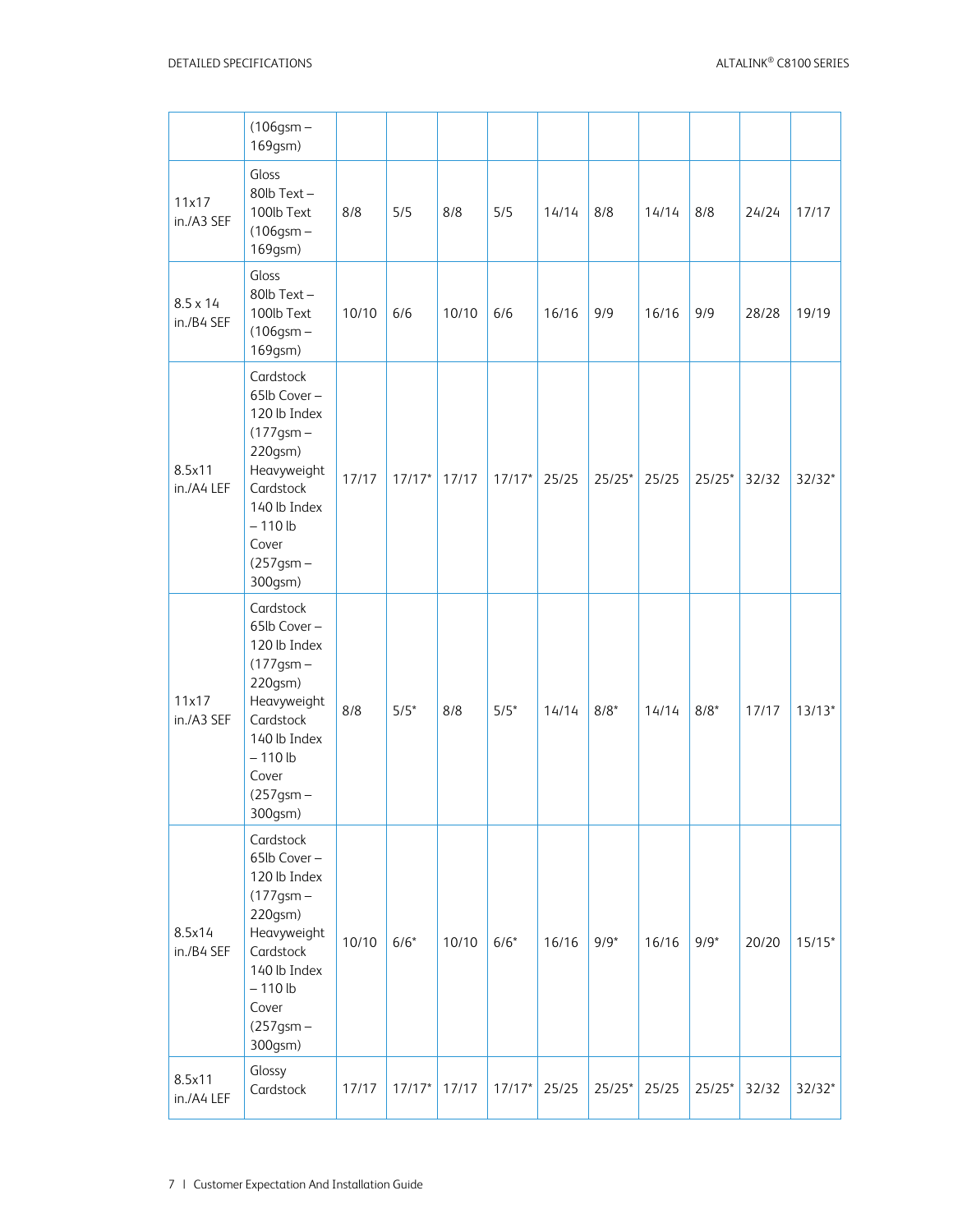|                      | 65lb Cover-<br>120 lb Index<br>$(177$ gsm $-$<br>220gsm)<br><b>Heavy Glossy</b><br>Cardstock<br>140 lb Index<br>- 110lb Cover<br>$(257$ gsm $-$<br>300gsm)                          |       |        |       |        |       |        |       |        |       |          |
|----------------------|-------------------------------------------------------------------------------------------------------------------------------------------------------------------------------------|-------|--------|-------|--------|-------|--------|-------|--------|-------|----------|
| 11x17<br>in./A3 SEF  | Glossy<br>Cardstock<br>65lb Cover-<br>120 lb Index<br>$(177$ gsm $-$<br>220gsm)<br><b>Heavy Glossy</b><br>Cardstock<br>140 lb Index<br>- 110lb Cover<br>$(257$ gsm $-$<br>300gsm)   | 8/8   | $5/5*$ | 8/8   | $5/5*$ | 14/14 | $8/8*$ | 14/14 | $8/8*$ | 17/17 | $13/13*$ |
| 8.5x14<br>in./B4 SEF | Glossy<br>Cardstock<br>65lb Cover-<br>120 lb Index<br>$(177$ gsm $-$<br>220gsm)<br><b>Heavy Glossy</b><br>Cardstock<br>140 lb Index<br>$-110$ lb Cover<br>$(257$ gsm $-$<br>300gsm) | 10/10 | $6/6*$ | 10/10 | $6/6*$ | 16/16 | $9/9*$ | 16/16 | $9/9*$ | 20/20 | $15/15*$ |

\* Auto duplex capable up to 300gsm. Paper weighing over 220gsm likely to have some usage restrictions.

Note: Table is for base configuration, Dependent on optional accessories, operating environment, and job programming.

Heavy and glossy papers may result in increased image mottle. It is recommended that high quality papers available through Xerox, with even paper formation, be used to minimize the amount of mottle.

### <span id="page-8-0"></span>Media and Substrate

- For detailed information on throughput materials, please refer to the Xerox Materials Usage Guide and the Recommended Materials List: Americas[: https://www.xeroxpaperusa.com/en-us/resources/recommended-media-list](https://www.xeroxpaperusa.com/en-us/resources/recommended-media-list)  EMEA:<https://www.xerox.co.uk/printer-supplies/printer-papers/engb.html>
- Media weights heavier than 80 lb Cover (216 gsm) may experience more frequent mis-feeds from the High Capacity Feeder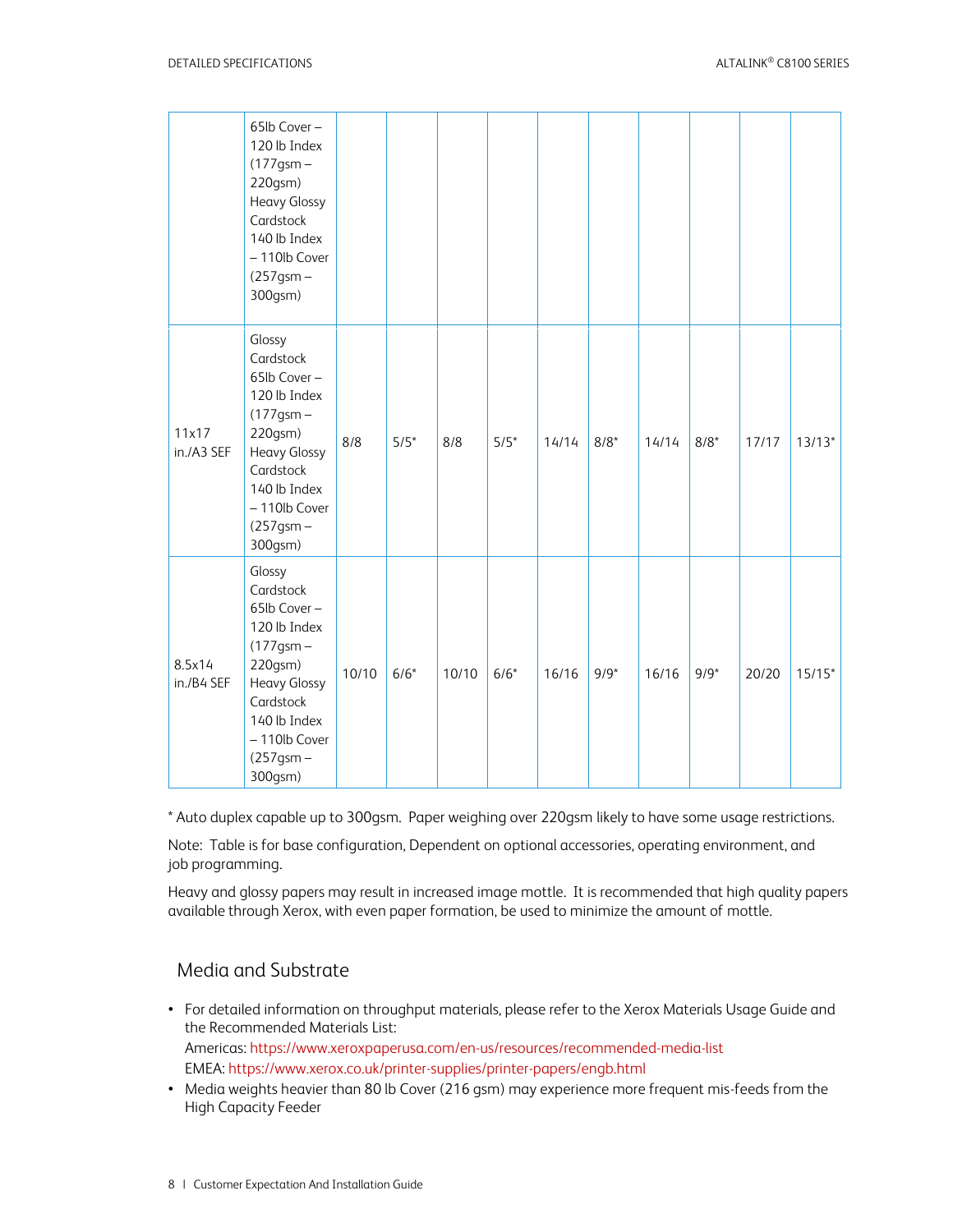- Using coated (e.g., gloss, matte coated or photo finished/proofing) media and/ or cardstock (i.e., >90lb Index/164 gsm) may result in degraded reliability performance. Customers using these materials exclusively or extensively will see decreased performance in image quality and product reliability
- Attempts to feed heavier than recommended paper stocks, and/or misuse of the media settings, may cause machine damage or poor image quality. Using media at run modes other than that recommended for the grade may cause poor image quality and machine damage
- <span id="page-9-0"></span>• Specialty media may not provide optimum image quality at the extremes of the environmental range

### Environmental Features

- C8100 series delivers cutting-edge reductions in energy consumption
- Conserve energy with green technologies:
	- 2400 dpi, HD Super Fine Emulsion Aggregate (EA) Toner: Lower power required compared to conventional toner for even more energy savings and brilliant glossy output even on ordinary paper
	- Induction heating: The newly developed, heat-efficient IH fuser does not require preheating, which reduces power consumption in standby mode by 44% compared to a resistance heating device. Plus, the device recovers from sleep mode in less than 10 seconds
	- LED scanner: The power consumption of the scanner using LED lighting is 1/3 of traditional scanners using fluorescent lamps
- Manage Resource Usage and Print Responsibly:
	- Energy Management. With Cisco® EnergyWise, enabled by Xerox® Power MIB (Management Information Base), you can control, manage and report your device's power consumption information, and set optimal power states and timeout intervals
	- Earth-smart printing. Innovative new Earth Smart feature allows you to choose the most environmentally sensitive options for your print jobs Sustainability Features (Xerox® Earth Smart Settings, Duplex, N-up, Turn-off Banner and Print ID, Smart Sample Set, Hold All Jobs)
- Xerox<sup>®</sup> operates a worldwide equipment Take-Back and reuse/recycle program. Contact your Xerox<sup>®</sup> sales representative (1-800-ASK-XEROX) to determine whether this Xerox® product is part of the program. For more information about Xerox® environmental programs, visit:

Americas[: www.xerox.com/environment](http://www.xerox.com/environment) 

### EMEA: [www.xerox.com/environmental](http://www.xerox.com/environmental)

Packaging Take-Back Service for Xerox Branded Products. Return spent imaging supplies through the Xerox Green World Alliance collection/reuse/recycling program. For more information, visit [www.xerox.com/About-Xerox/Recycling](http://www.xerox.com/About-Xerox/Recycling) 

Whenever possible, Xerox encourages you to recycle packaging locally as it reduces greenhouse gas emissions associated with transportation. However, if unable to recycle locally, please check with your local sales and service team for recycling instructions.

US only: If unable to recycle locally, we offer a packaging Take-Back and recycling service to our customers for Xerox branded products, where customers pay for the return shipping and Xerox pays for the recycling. If interested in this service, please send your packaging to: Xerox Corporation, ESSO – Scrap, 6500 State Route 63, Middletown OH 45044

The Xerox<sup>®</sup> AltaLink® C8100 series is Energy Star certified. For more information please visit the Industry [Certifications site](https://www.office.xerox.com/latest/XOGFS-14U.PDF)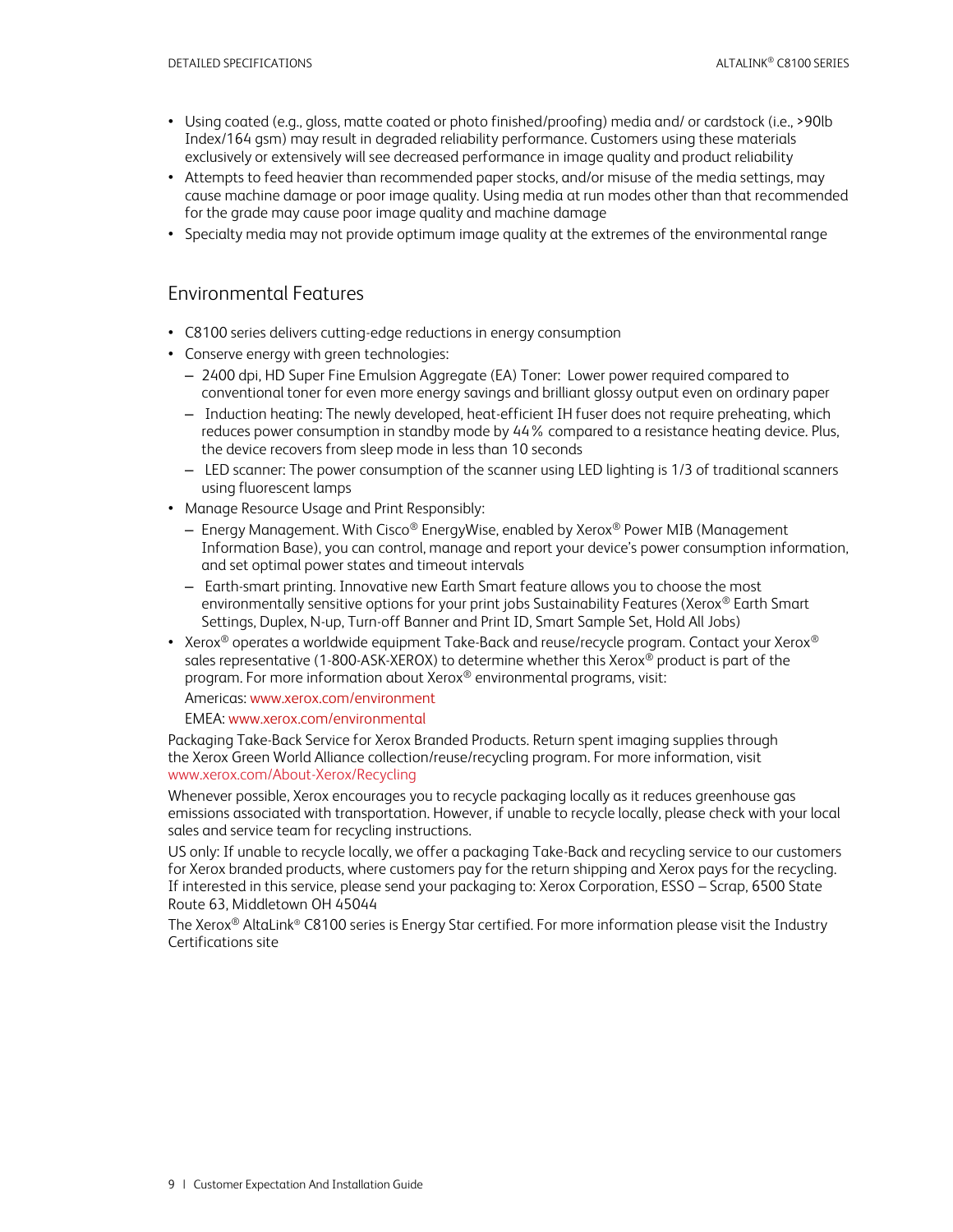# <span id="page-10-0"></span>3. Maintenance and Support

This section helps define the support and services that Xerox will supply and what is expected of the customer.

Software Upgrades:

- Periodically updated software will be available on [www.xerox.com](http://www.xerox.com/)
- Software can be installed on to the machine via the automatic upgrade utility tool which is also located o[n www.xerox.com](http://www.xerox.com/)
- <span id="page-10-1"></span>• Customer can install software using Fleet Orchestrator feature. Refer to the System Administrator Guide

### Support services

Call Procedure: The Xerox Customer Support Centers are available to provide general information, answer questions and take service calls. You can reach the Customer Support Center at the following toll-free phone numbers:

| <b>Technical Support Contact Information</b> |                               |                                |                          |  |  |  |  |
|----------------------------------------------|-------------------------------|--------------------------------|--------------------------|--|--|--|--|
| Geography                                    | Country                       | <b>Phone Number</b>            | <b>Email</b>             |  |  |  |  |
| Americas                                     | US                            | 1-800-821-2797                 |                          |  |  |  |  |
|                                              | Canada                        | 1-800 ASK XEROX (800 275 9376) |                          |  |  |  |  |
|                                              | Mexico                        | 800 0093769                    |                          |  |  |  |  |
|                                              | <b>Brazil</b>                 | 08009793769/70                 |                          |  |  |  |  |
|                                              | Chile                         | 800200600                      | cac.xlas@xerox.com       |  |  |  |  |
|                                              | Peru                          | 80077777                       | callcenterxper@xerox.com |  |  |  |  |
|                                              | Ecuador                       | 1800937691                     | cac.xlas@xerox.com       |  |  |  |  |
| <b>EMEA</b>                                  | UK+B1B11:C35                  | 0370 900 5501                  |                          |  |  |  |  |
|                                              | France                        | 0825 012 013                   |                          |  |  |  |  |
|                                              | Switzerland (French speaking) | 043 299 90 01                  |                          |  |  |  |  |
|                                              | Belgium (French speaking)     | 2 713 14 52                    |                          |  |  |  |  |
|                                              | Embourg (French speaking)     | 352 480123                     |                          |  |  |  |  |
|                                              | Germany                       | 069 999915632                  |                          |  |  |  |  |
|                                              | Switzerland (German speaking) | 043 299 90 00                  |                          |  |  |  |  |
|                                              | Austria (German speaking)     | 01 207 9000                    |                          |  |  |  |  |
|                                              | Italy                         | 02 999 53 428                  |                          |  |  |  |  |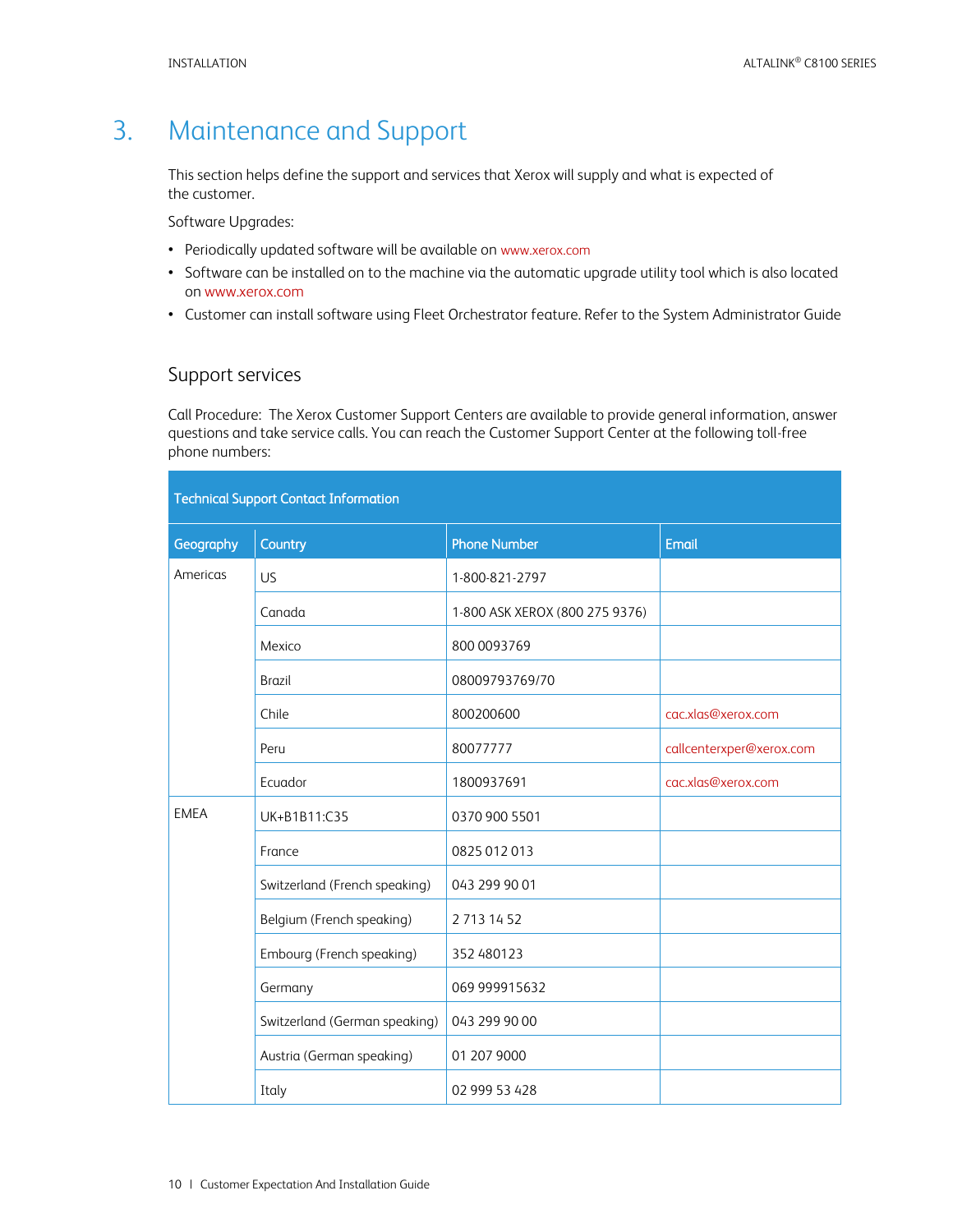| Switzerland (Italian speaking) | 043 299 90 02                                  |
|--------------------------------|------------------------------------------------|
| Holland                        | 020 656 3620                                   |
| Belgium (Flemish speaking)     | 2 713 14 53                                    |
| Spain                          | 915203346                                      |
| Portugal                       | 0707 200578                                    |
| Denmark                        | 7010 7288                                      |
| Norway                         | 815 00308                                      |
| Finland                        | 09 69379666                                    |
| Sweden                         | 0771 178808                                    |
| Bulgaria                       | +359 2 4606939                                 |
|                                | +359 2 4606919                                 |
| Eurasia                        | +8 (800) 70088 82<br>(toll free for Russia)    |
| Russia                         | +7 (495) 956 37 12<br>(toll free for Moscow)   |
| Ukraine                        | +38 (044) 201 20 37<br>(toll free for Ukraine) |
| Hungary                        | +36 1 436 8800                                 |
| Turkey                         | +90 212 3547200                                |
| Poland                         | +22 878 78 78                                  |
| Czech                          | +420 227 036 444                               |
| Slovakia                       | +421 2 4363 5594                               |
| Israel                         | +972 73 7151900<br>+972 73 7151919             |
| Romania                        | +4021 30 33 600                                |
| India                          | 1800-103-1225                                  |
|                                | +91 120 5022000                                |
| Egypt                          | +20224612888                                   |
|                                |                                                |

If requested, customer training is available on a fee basis. Please see your Xerox Customer Representative for details.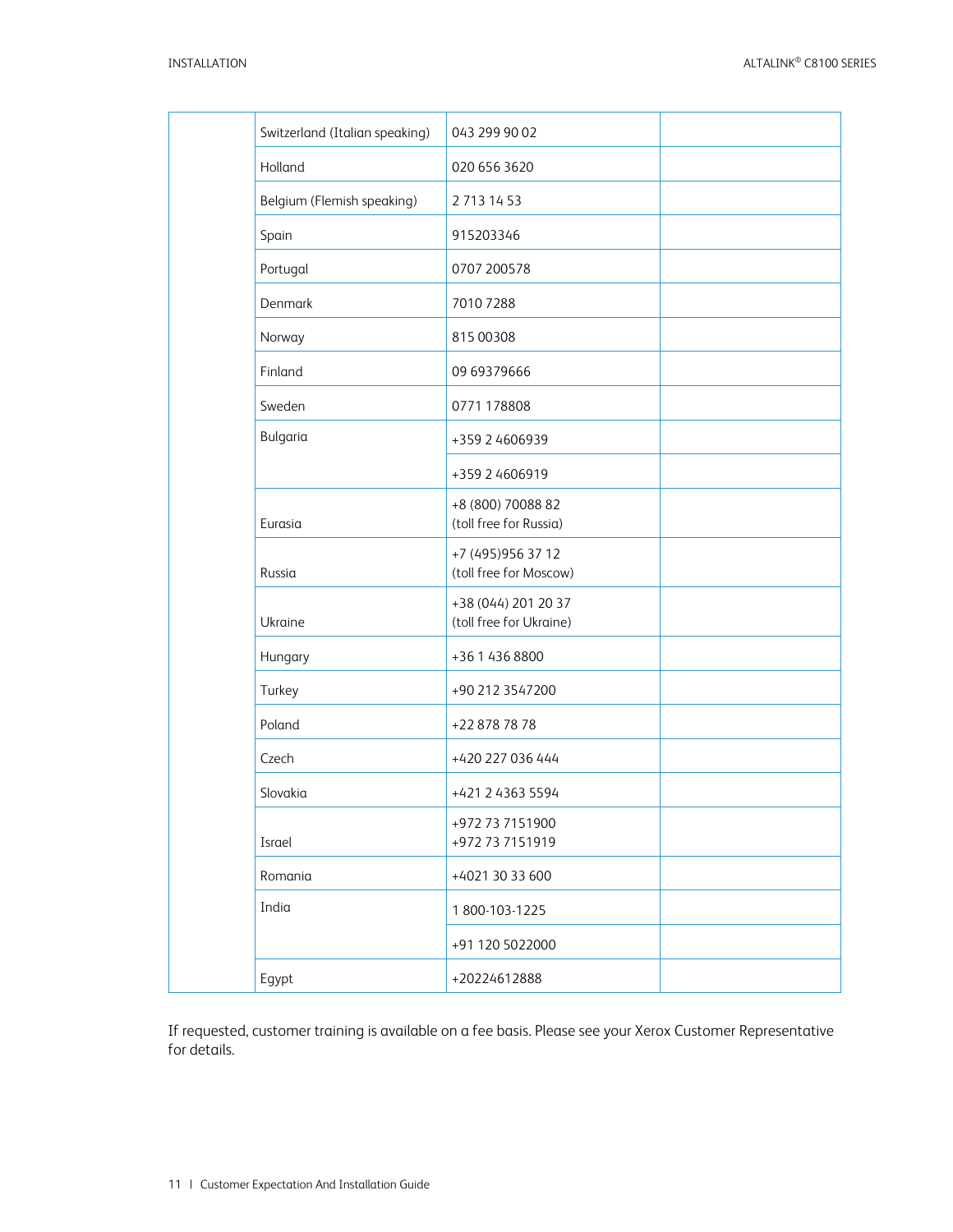# <span id="page-12-0"></span>Remote Services

Remote Services can be used to obtain Device Support Logs to be sent to Xerox engineering during a problem investigation:

- The device must have access to the internet, either directly or through a proxy
- An administrator initiates a data push from the device's web page. To enable please refer to the Systems Administrator Guide

Remote Services enable devices to perform daily data pushes. The daily push sends meters and device "health" information back to Xerox to be used for AMR/ASR, future troubleshooting, and overall understanding of device performance. No PII (personally identifiable information) or CII (customer identifiable information) data is contained in the daily data push.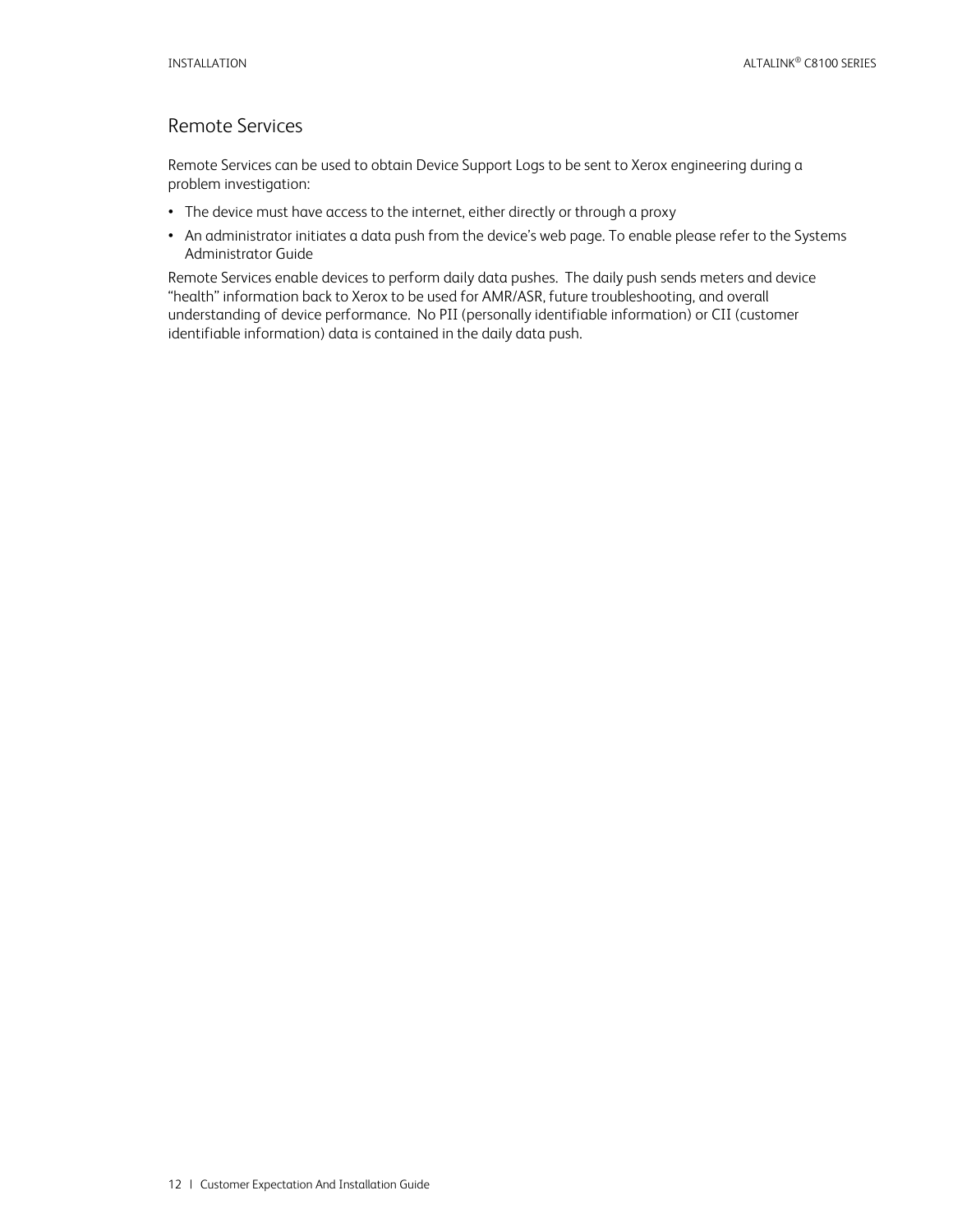# <span id="page-13-0"></span>Supplies and Consumables

| <b>Supplies</b>                | <b>Description</b>                           | Quantity              |                            | <b>Part Number</b> |
|--------------------------------|----------------------------------------------|-----------------------|----------------------------|--------------------|
| Supplies                       |                                              |                       |                            |                    |
|                                |                                              | 5% Area               | ISO/IEC 19798 <sup>2</sup> |                    |
|                                |                                              | Coverage <sup>1</sup> |                            |                    |
| <b>Toner Cartridge</b>         | <b>Black</b>                                 | 36,000 pages          | 59,000 pages               | 006R01742          |
| (Metered)                      | Cyan                                         | 21,000 pages          | 28,000 pages               | 006R01743          |
|                                | Magenta                                      | 21,000 pages          | 28,000 pages               | 006R01744          |
|                                | Yellow                                       | 21,000 pages          | 28,000 pages               | 006R01745          |
| <b>Toner Cartridge</b>         | <b>Black</b>                                 | 36,000 pages          | 59,000 pages               | 006R01746          |
| (North America                 | Cyan                                         | 21,000 pages          | 28,000 pages               | 006R01747          |
| and Europe Sold)               | Magenta                                      | 21,000 pages          | 28,000 pages               | 006R01748          |
|                                | Yellow                                       | 21,000 pages          | 28,000 pages               | 006R01749          |
| <b>Toner Cartridge</b>         | Black                                        | 36,000 pages          | 59,000 pages               | 006R01754          |
| (Emerging Markets              | Cyan                                         | 21,000 pages          | 28,000 pages               | 006R01755          |
| C8130/C8135                    | Magenta                                      | 21,000 pages          | 28,000 pages               | 006R01756          |
| Sold)                          | Yellow                                       | 21,000 pages          | 28,000 pages               | 006R01757          |
| <b>Toner Cartridge</b>         | <b>Black</b>                                 | 36,000 pages          | 59,000 pages               | 006R01758          |
| (Emerging Markets              | Cyan                                         | 21,000 pages          | 28,000 pages               | 006R01759          |
| C8145/C8155/C81                | Magenta                                      | 21,000 pages          | 28,000 pages               | 006R01760          |
| 70 Sold)                       | Yellow                                       | 21,000 pages          | 28,000 pages               | 006R01761          |
| <b>Transfer Belt</b>           | 1 Assembly                                   | 160,000 pages         |                            | 001R00623          |
| Cleaner                        |                                              |                       |                            |                    |
| Second Bias                    | 1 Assembly                                   | 200,000pages          |                            | 008R08103          |
| <b>Transfer Roll</b>           |                                              |                       |                            |                    |
| <b>Staple Cartridges</b>       | For BR Finisher, Integrated Office Finisher, | 5,000 each cartridge  |                            | 008R12964          |
|                                | Office Finisher and Convenience Stapler      |                       |                            |                    |
|                                | (1 cartridge per carton)                     |                       |                            |                    |
|                                | For BR Booklet Maker                         | 5,000 each cartridge  |                            | 008R13177          |
|                                | (1 cartridge per carton)                     |                       |                            |                    |
|                                | For Office Finisher Booklet Maker            | 2,000 each cartridge  |                            | 008R12897          |
|                                | (8 cartridges per carton)                    |                       |                            |                    |
| <b>Staple Refills</b>          | For Integrated Office Finisher, Office       | 5,000 each refill     |                            | 008R12941          |
|                                | Finisher, BR Finisher and Convenience        |                       |                            |                    |
|                                | Stapler (3 refills per carton)               |                       |                            |                    |
| Fan Filter                     | 1 Assembly (AltaLink® C8170)                 | 500,000 pages         |                            | 008R08104          |
| <b>Additional Supply Items</b> |                                              |                       |                            |                    |
| Drum Cartridge <sup>3</sup>    | 1 Cartridge per Color                        | 180,000 pages         |                            | 013R00681          |
| <b>Waste Toner</b>             | 1 Cartridge (AltaLink® C8130/35/45/55)       | 69,000 pages          |                            | 008R08101          |
| Container w/o                  |                                              |                       |                            |                    |
| Suction Filter <sup>4</sup>    |                                              |                       |                            |                    |
| <b>Waste Toner</b>             | 1 Cartridge (AltaLink® C8170)                | 69,000 pages          |                            | 008R08102          |
| Container with                 |                                              |                       |                            |                    |
| Suction Filter <sup>4</sup>    |                                              |                       |                            |                    |

1. Toner cartridge yield is based on 5% area coverage on 8.5 x 11 in./A4 LEF. Toner yield can vary due to many factors, including but not limited to, image area coverage, image content, media size, media orientation, run mode, application types, monthly print volumes and image quality set-points.

2. Toner Cartridge yield as declared in accordance with ISO/IEC 19798. Toner yield can vary due to many factors, including but not limited to, image area coverage, image content, media size, media orientation, run mode, application types, monthly print volumes and image quality set-points.

3. Average drum cartridge yield is based on a run length of 5 pages of 8.5 x 11 in./A4 LEF pages, with split of 35% color/65% black-and-white pages.

4. Waste Toner Container yield will vary depending on type of image, area coverage % and Job run length.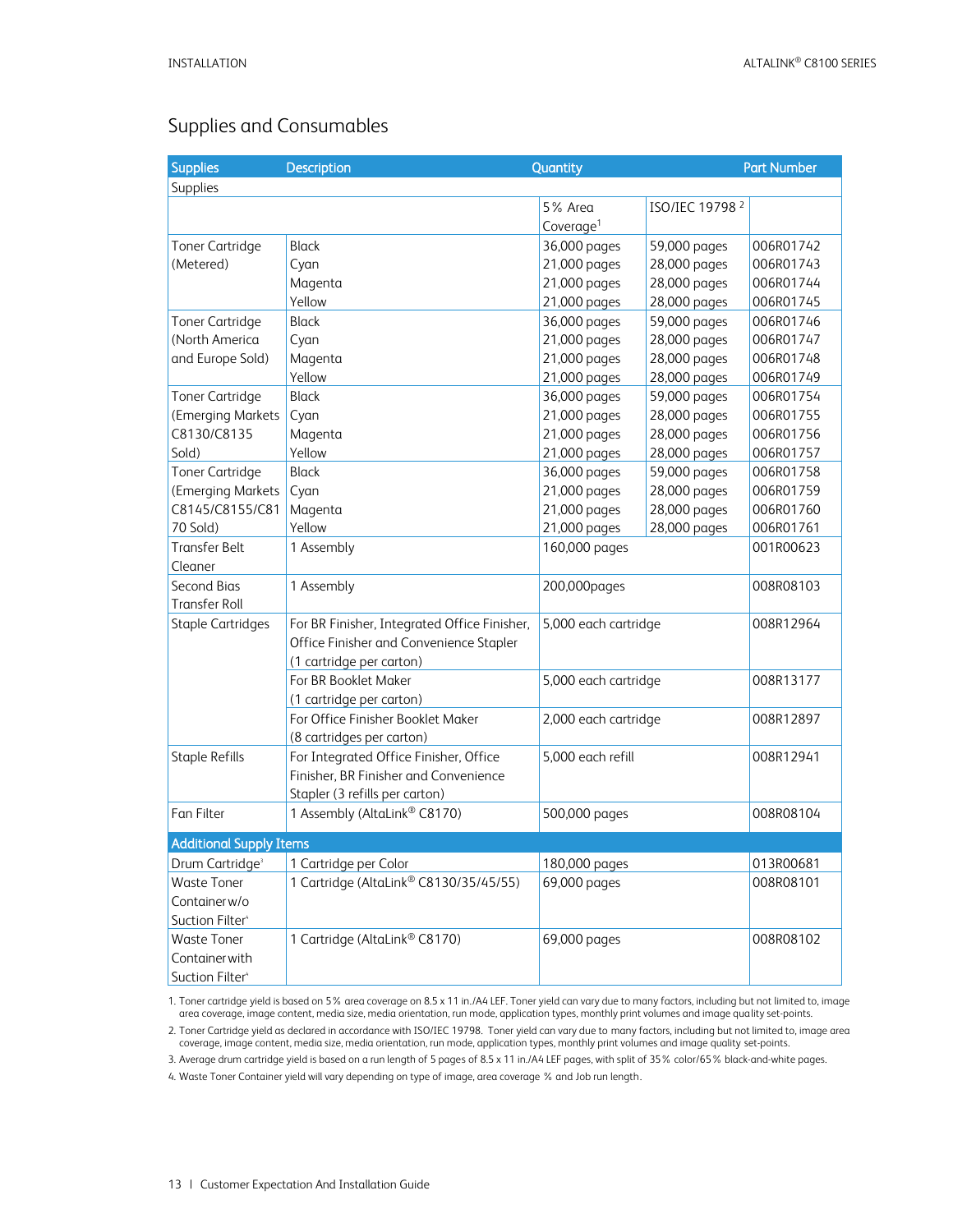# <span id="page-14-0"></span>4. Installation planning

### <span id="page-14-1"></span>Roles and responsibilities

This section defines Xerox's and the customer's roles and responsibilities and necessary actions.

| <b>Action</b>                                                                                                                                  | Customer | <b>Xerox</b> |
|------------------------------------------------------------------------------------------------------------------------------------------------|----------|--------------|
| Ensure adequate space and power to configure the Xerox® AltaLink®<br>C8130/C8135/C8145/C8155/C8170                                             | X        |              |
| Unpack system/components                                                                                                                       |          | X            |
| Install system hardware (excluding EFI option and envelope Tray), if applicable                                                                |          | X            |
| Install EFI option & components, if applicable (Customer Installable)                                                                          | X        |              |
| <b>Install Envelope Tray</b>                                                                                                                   | X        |              |
| Connect all System Components prior to powering up the system                                                                                  |          | X            |
| Install EFI Desktop Accessories on Client, if applicable                                                                                       | X        |              |
| Ensure network configuration                                                                                                                   | X        |              |
| Confirm network integrity                                                                                                                      | X        |              |
| Acquire and install utilities and print drivers on client PCs                                                                                  | X        |              |
| Configure Workflow Scanning                                                                                                                    | X        |              |
| Run initial software diagnostics when directed                                                                                                 | X        |              |
| Monitor and adjust as required                                                                                                                 | X        |              |
| Load any additional fonts                                                                                                                      | X        |              |
| Order and replace Smart Kits (Drum cartridges, Second Bias Transfer Roll, transfer belt<br>cleaner, and Waste Toner Cartridge, etc.) as needed | X        |              |
| Provide Help Line support                                                                                                                      |          | X            |
| Provide spared parts                                                                                                                           |          | X            |
| Provide service                                                                                                                                |          | X            |

### <span id="page-14-2"></span>Installation Considerations

- There should be a minimum of 61.2 inches (155.6 CM) clearance from the floor to the nearest overhead obstruction
- The Base Configuration unit weighs about 316 lbs. (143.1 Kg)
- Electrical requirements and space requirements must be satisfied before the equipment is delivered
- One network drop is required for installation.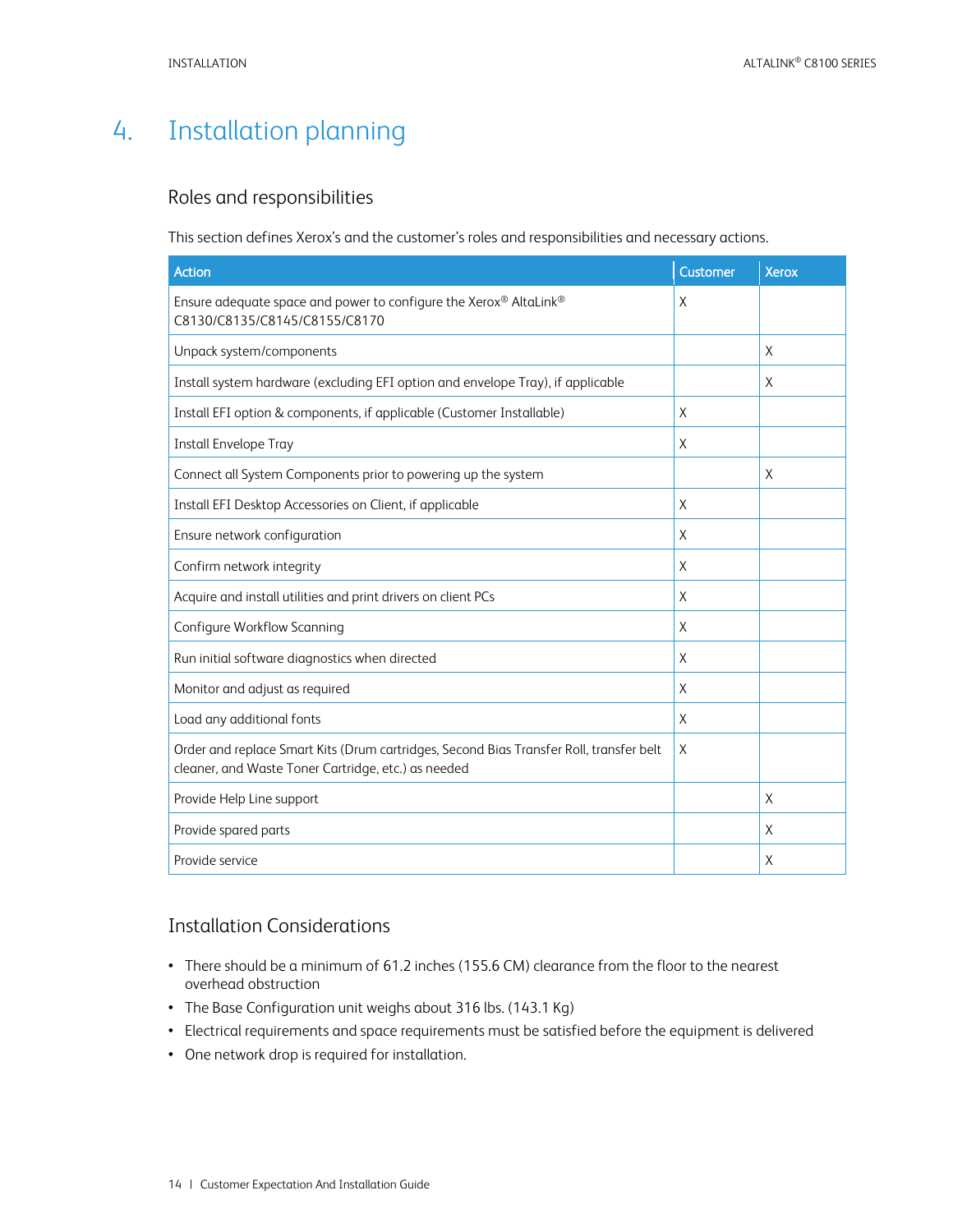# <span id="page-15-0"></span>5. Installation Requirements

### <span id="page-15-1"></span>Electrical Requirements

| Western Hemisphere: North America and some South America |                                                                |                                                                                                  |                                                         |  |  |  |  |  |
|----------------------------------------------------------|----------------------------------------------------------------|--------------------------------------------------------------------------------------------------|---------------------------------------------------------|--|--|--|--|--|
| <b>Electrical</b>                                        | C8130/C8135/C8145/C8155                                        | C8170                                                                                            | <b>Convenience Stapler or</b><br><b>CZ fold Options</b> |  |  |  |  |  |
| Voltage                                                  | Voltage: 110-127 VAC +/-10%<br>Frequency: 50/60 Hz +/- 3%, 15A | Voltage: 110-127 VAC +/- 10%<br>Frequency: 50/60 Hz +/- 3%, 20 A Frequency: 50/60 Hz +/- 3%, 15A | Voltage: 110-127 VAC +/- 10%                            |  |  |  |  |  |
|                                                          |                                                                |                                                                                                  |                                                         |  |  |  |  |  |
|                                                          | Receptacle NEMA part #: $5-15R$                                | NEMA part $#: 5-20R$                                                                             | NEMA part $#: 5-15R$                                    |  |  |  |  |  |
| Length                                                   | Power cord $ 8.5$ Feet (2.59 m)                                | $8.5$ Feet (2.59 m)                                                                              |                                                         |  |  |  |  |  |

| Eastern Hemisphere: Europe/Asia/South America/Africa |                                                                                                                                                                   |                                                                                                                                                            |                                                  |  |  |
|------------------------------------------------------|-------------------------------------------------------------------------------------------------------------------------------------------------------------------|------------------------------------------------------------------------------------------------------------------------------------------------------------|--------------------------------------------------|--|--|
| Electrical                                           | C8130/C8135/C8145/C8155                                                                                                                                           | <b>C8170</b>                                                                                                                                               | Convenience Stapler or<br><b>CZ</b> fold Options |  |  |
| Voltage                                              | Voltage: 220-240 VAC +/- 10 %                                                                                                                                     | Voltage: 220-240 VAC +/- 10%<br>Frequency: 50/60 Hz +/- 3 %, <b>10 A</b> Frequency: 50/60 Hz +/- 3 %, <b>10 A</b> Frequency: 50/60 Hz +/- 3 %, <b>10 A</b> | Voltage: 220-240 VAC +/-10%                      |  |  |
|                                                      | Receptacle Consult with local service to determine the country specific receptacle and confirm the existence of this<br>outlet in the proposed installation space |                                                                                                                                                            |                                                  |  |  |
| Length                                               | Power cord 2.3 meters (7.55 feet)                                                                                                                                 | $2.3$ meters (7.55 feet)                                                                                                                                   |                                                  |  |  |

<span id="page-15-2"></span>\*Ethernet cable to be supplied by the customer

### Power Cord

Use the power cord supplied with your printer. Plug the power cord directly into a properly grounded electrical outlet. Ensure that each end of the cord is connected securely. If you do not know if an outlet is grounded, ask an electrician to check the outlet.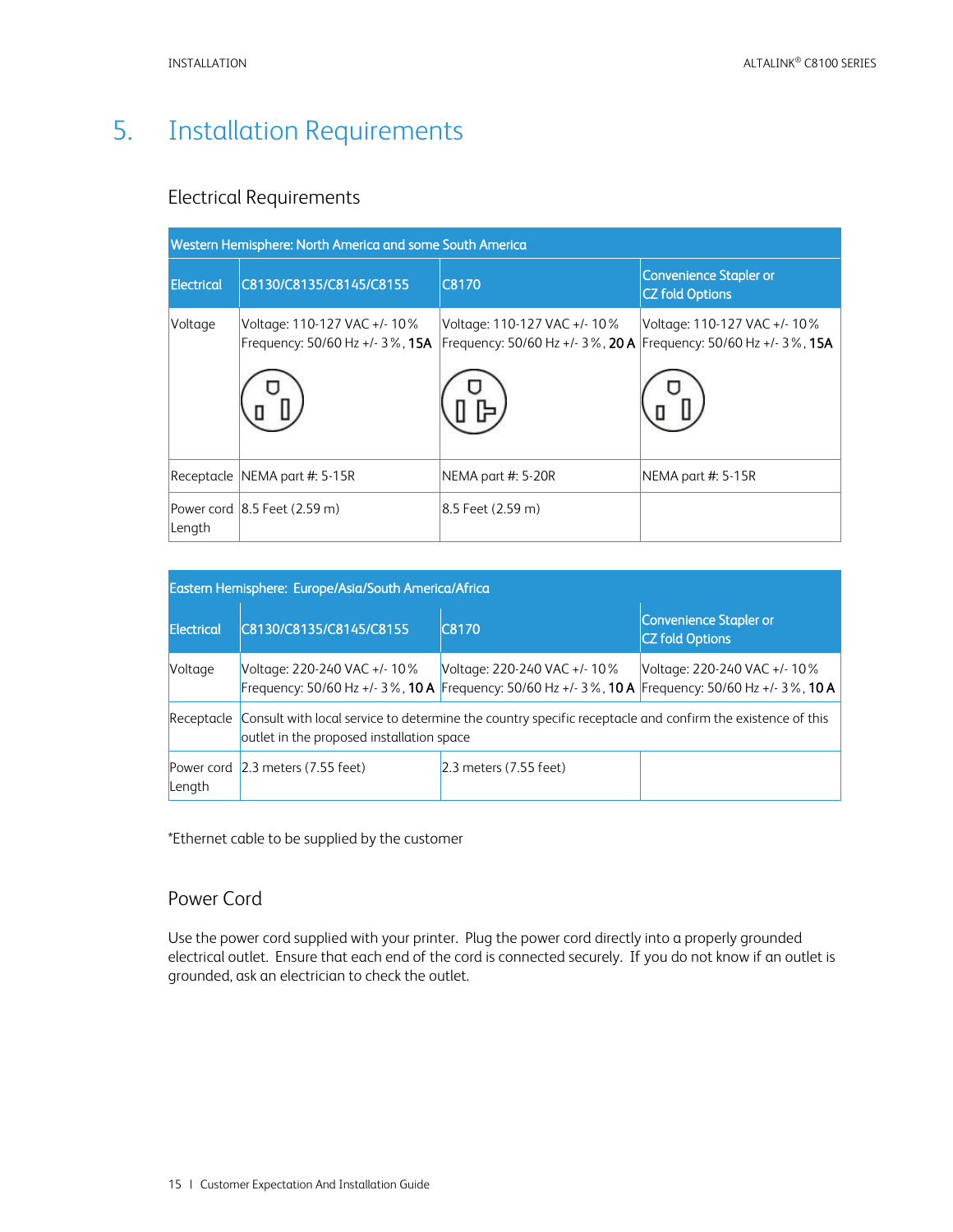WARNING: To avoid risk of fire or electrical shock, do not use extension cords, power strips or power plugs. Always adhere to national and local building, fire and electrical codes regarding length of cord, conductor size, grounding and protection.

- Do not use a ground plug to connect the printer to an electrical outlet that does not have a ground connection terminal
- Verify that the printer is plugged into a wall outlet that provides the correct voltage and power. Review the electrical specification of the printer with an electrician if necessary
- Secure the power cord in place using the bracket provided with the printer
- Do not place the printer in an area where people can step on the power cord
- Do not place objects on the power cord
- Do not plug or unplug the power cord while the power switch is in the on position
- If the power cord becomes frayed or worn, replace it
- To avoid electrical shock and damage to the cord, grasp the plug when unplugging the power cord

The power cord is attached to the printer as a plug-in device on the back of the printer. If it is necessary to disconnect all electrical power from the printer, disconnect the power cord from the electrical outlet.

### <span id="page-16-0"></span>Connectivity for Remote Services

|                | For Client Review of Expectations for Remote Services:                                                                                                                                                                                                                                                                                                                                                                                                                                                                                                                                              |
|----------------|-----------------------------------------------------------------------------------------------------------------------------------------------------------------------------------------------------------------------------------------------------------------------------------------------------------------------------------------------------------------------------------------------------------------------------------------------------------------------------------------------------------------------------------------------------------------------------------------------------|
| 1              | To the extent necessary to fulfill Service agreements, Customer grants Xerox, without charge, Remote Data<br>Access. Remote Data Access needs to be enabled by the Customer prior to starting Services using the method<br>prescribed by Xerox. Customer shall cooperate and assist Xerox in providing Remote Data Access at all time.<br>Xerox will not be responsible for failures to meet service levels where Remote Data Access is not fully<br>maintained by Customer.                                                                                                                        |
| 2              | Upon Xerox's request, Customer shall provide key contact information, such as IT contact name and phone<br>number for support of their devices on their network.                                                                                                                                                                                                                                                                                                                                                                                                                                    |
| 3              | Most Xerox equipment is supported and serviced using data that is automatically collected and transferred to<br>Xerox via electronic transmission from equipment through the Customer's network ("Remote Data"). This<br>Remote Data is considered confidential information under the service agreement terms.                                                                                                                                                                                                                                                                                      |
| I4             | Remote Data transmitted from Customer may include device information such as registration, meter read,<br>supply level, configuration and settings, software version, and problem/fault code data and may be used by<br>Xerox for billing, report generation, supplies replenishment, support services, on-going and future site<br>optimization opportunities and product improvement purposes.                                                                                                                                                                                                    |
| 5              | Remote Data Access may also enable Xerox to make available to the customer maintenance releases or<br>upgrades for software or firmware and to remotely diagnose and modify devices to repair and correct faults.                                                                                                                                                                                                                                                                                                                                                                                   |
| $\overline{6}$ | Remote Data will be transmitted to a secure off-site location in a secure manner specified by Xerox in<br>accordance with Xerox published policies on information security at http://www.xerox.com/information-<br>security/enus.html for your region.                                                                                                                                                                                                                                                                                                                                              |
|                | <b>Install Support</b>                                                                                                                                                                                                                                                                                                                                                                                                                                                                                                                                                                              |
| 7              | For Install Support that includes Xerox System Analysts:<br>Customer shall contact and/or be contacted by their Xerox Systems Analyst.<br>For Install Support that does not include Xerox System Analysts:<br>Customer shall first utilize their Product System Administrator Guides available at Xerox.com, under the<br>Support and Drivers link and by selecting documentation for their desired product. If unsuccessful, the<br>Customer should go to Xerox.com and select "Technical Product Support" within the "Contacts" link to<br>determine the appropriate contact for further support. |
|                | <b>Connectivity Information</b>                                                                                                                                                                                                                                                                                                                                                                                                                                                                                                                                                                     |
| $\overline{8}$ | See Table Below                                                                                                                                                                                                                                                                                                                                                                                                                                                                                                                                                                                     |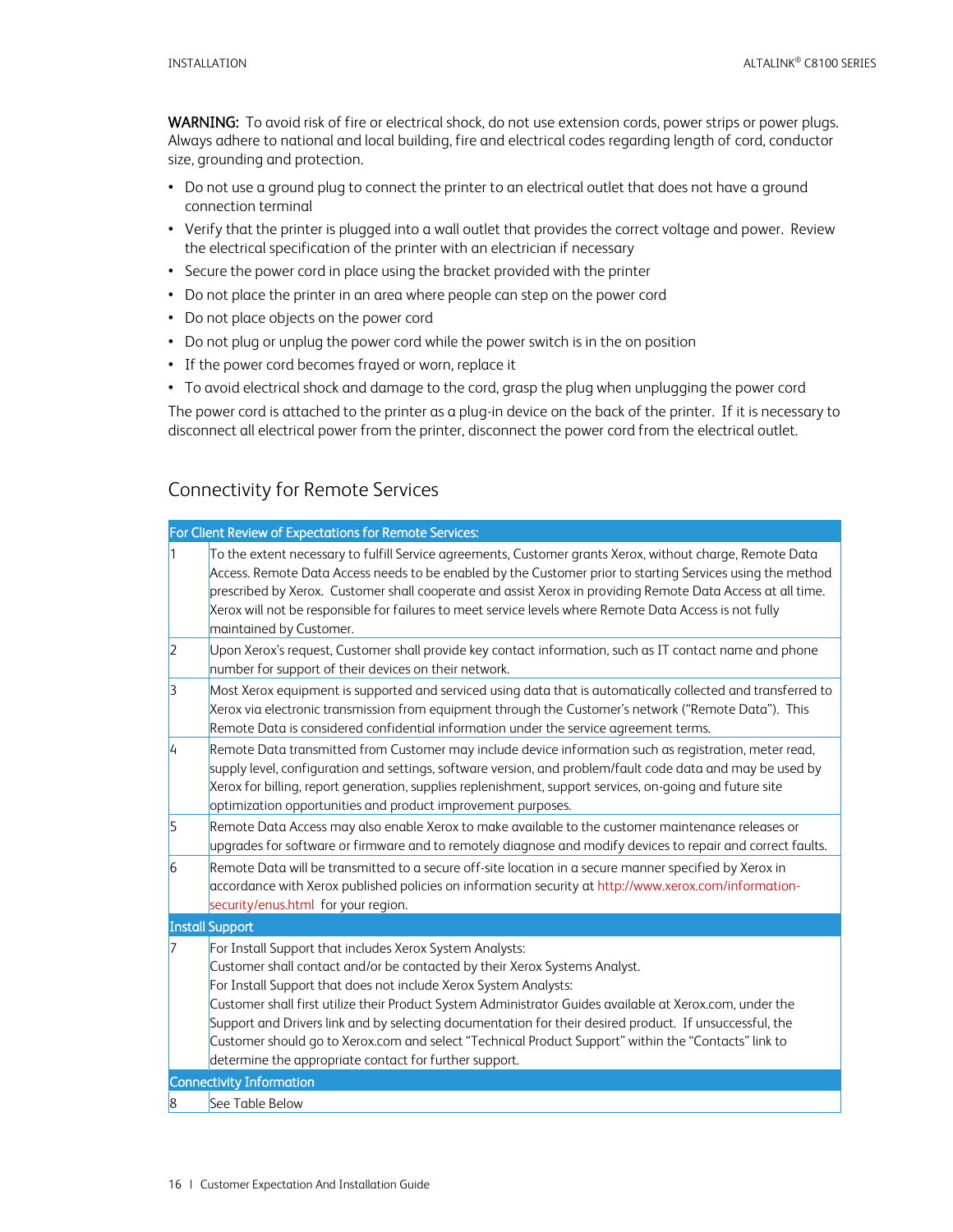| Setup Remote Services on Xerox device:                                                                                                                                                                                                                                                                                                                                                                                                                                                                                                                                                                                                                                                   |          |                                  |                                    |
|------------------------------------------------------------------------------------------------------------------------------------------------------------------------------------------------------------------------------------------------------------------------------------------------------------------------------------------------------------------------------------------------------------------------------------------------------------------------------------------------------------------------------------------------------------------------------------------------------------------------------------------------------------------------------------------|----------|----------------------------------|------------------------------------|
| Use the following to begin the establishment of Remote Services for your new Xerox device.                                                                                                                                                                                                                                                                                                                                                                                                                                                                                                                                                                                               | Who?     |                                  |                                    |
| This is not to replace the product System Administrator Guide or Installation Guide but to                                                                                                                                                                                                                                                                                                                                                                                                                                                                                                                                                                                               |          |                                  |                                    |
| identify certain install tasks that can be completed before and after the delivery of                                                                                                                                                                                                                                                                                                                                                                                                                                                                                                                                                                                                    |          |                                  |                                    |
| your device.                                                                                                                                                                                                                                                                                                                                                                                                                                                                                                                                                                                                                                                                             |          |                                  |                                    |
| To take advantage of Xerox offerings, the devices embedded Device Direct feature must be                                                                                                                                                                                                                                                                                                                                                                                                                                                                                                                                                                                                 |          |                                  |                                    |
| enabled and/or Xerox Device Agent software such as XDA lite, must be installed on a PC.                                                                                                                                                                                                                                                                                                                                                                                                                                                                                                                                                                                                  |          |                                  |                                    |
| Devices must be connected and communicating either directly or through Xerox Device                                                                                                                                                                                                                                                                                                                                                                                                                                                                                                                                                                                                      |          |                                  |                                    |
| Agent to Xerox (or both).                                                                                                                                                                                                                                                                                                                                                                                                                                                                                                                                                                                                                                                                | Customer | Services/Partner<br>Professional | echnical Service<br>Representative |
| The following needs to be completed where applicable:                                                                                                                                                                                                                                                                                                                                                                                                                                                                                                                                                                                                                                    |          |                                  |                                    |
| PRE-DELIVERY: Device Networking Tasks:                                                                                                                                                                                                                                                                                                                                                                                                                                                                                                                                                                                                                                                   |          |                                  |                                    |
| Non-Production Devices: After signing agreement with Xerox, an email will be sent to you<br>with a web link to download the appropriate software to install on a PC/server that is<br>operational 24/7.                                                                                                                                                                                                                                                                                                                                                                                                                                                                                  | IX       |                                  |                                    |
| Print Driver Software: Go to the "Support and Drivers" link on Xerox.com. If applicable,<br>print drivers will be available to download and install on your client devices.                                                                                                                                                                                                                                                                                                                                                                                                                                                                                                              | X        |                                  |                                    |
| Installation by Professional Services(optional): To ensure Device Remote Connectivity can<br>be established, network data will need to be collected by a Xerox Systems Analyst.<br>A configuration form will be provided and require completion for each device<br>documenting connectivity and network information. Each individual device will require a<br>configuration form, unless all devices are to be configured in the same manner. In those<br>cases, one configuration form along with a list of applicable serial numbers on a separate<br>sheet is acceptable.                                                                                                             | IX       | ΙX                               |                                    |
| IT Policy Compliance: You (customer) are responsible for obtaining approval for any<br>internal IT policy compliance required for the Xerox device/software to communicate via<br>your intranet/internet to Xerox.                                                                                                                                                                                                                                                                                                                                                                                                                                                                       | IX       |                                  |                                    |
| POST-DELIVERY/INSTALL: Device Networking Tasks:                                                                                                                                                                                                                                                                                                                                                                                                                                                                                                                                                                                                                                          |          |                                  |                                    |
| Ethernet Cable: You (customer) need to provide an Ethernet cable for the device to the<br>network drop. Cable Connection can be completed by customer or installer depending<br>on requirements.                                                                                                                                                                                                                                                                                                                                                                                                                                                                                         | ΙX       | ΙX                               | Χ                                  |
| Sustaining Connectivity: Remote Connectivity must be maintained to take advantage of<br>Xerox offerings. Offerings include Remote diagnostics, supplies replenishment, and meter $\vert x \vert$<br>reads from appropriate products.                                                                                                                                                                                                                                                                                                                                                                                                                                                     |          |                                  |                                    |
| Device Direct (DD) Communications:<br>Each device will need to be communicating to Xerox through the internet via the Xerox<br>Device Direct method for Remote Diagnostics or customer self-help support. Follow the<br>steps below (customer) to find how to setup Device Direct, if required.<br>Setting up Device Direct:<br>- Go to Xerox.com<br>- Select "Support" followed by "All Support" from the pull-down menu<br>- In the Support & Driver section, type your product into the "Search by Product"<br>Select your product, then click on the Support link for that product<br>- In the search field, enter "Enroll SMart eSolutions" and follow the<br>instructions provided | ΙX       | ΙX                               | Х                                  |
| If the search does not return any instructions:<br>- Click on the Documentation link for your product<br>Open the System Administrators Guide and refer to the section of the guide Smart<br>eSolutions which provides information services setup and follow the steps provided                                                                                                                                                                                                                                                                                                                                                                                                          |          |                                  |                                    |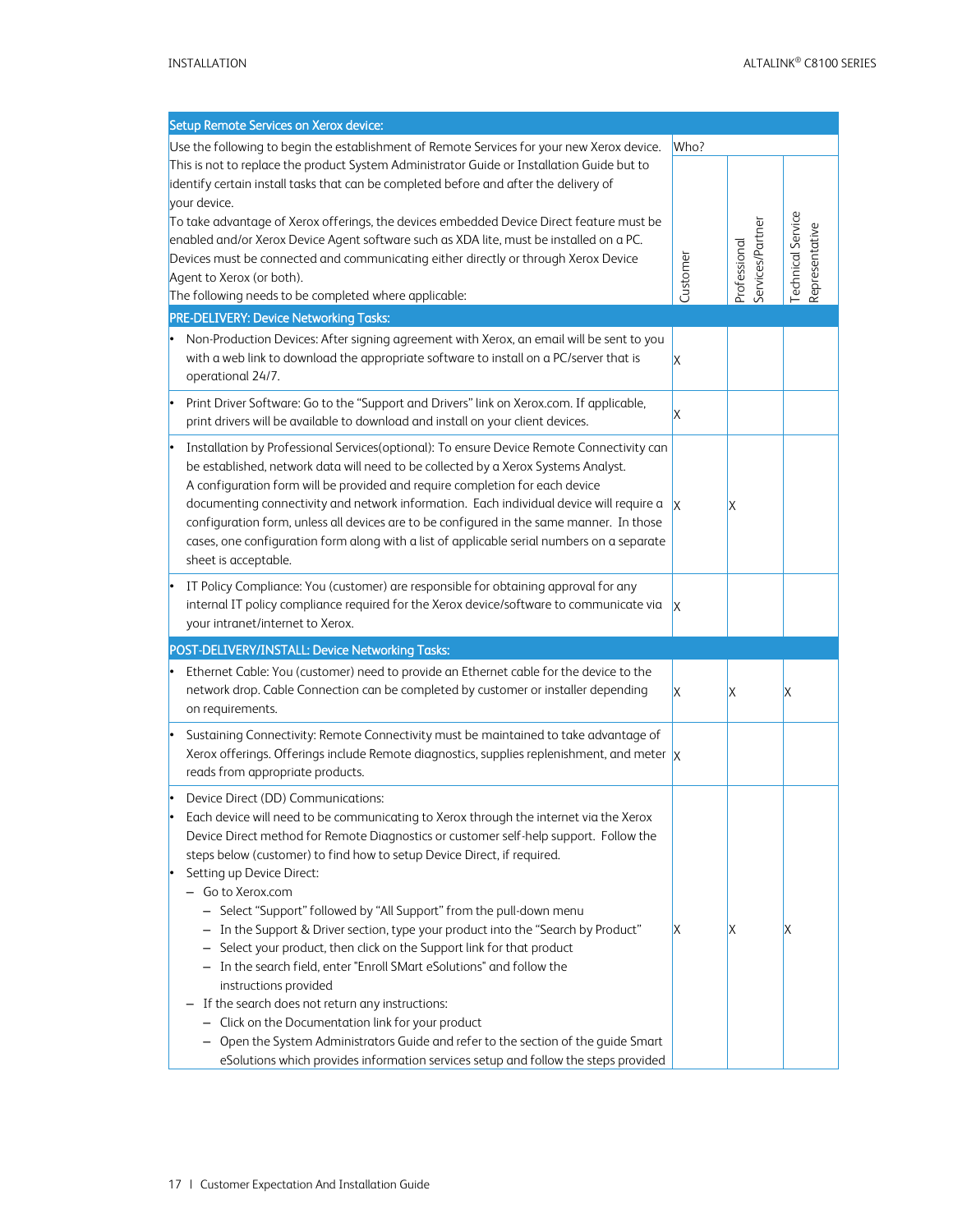# <span id="page-18-0"></span>Module Dimensions

| Dimensions and Weights Xerox® AltaLink® C8130/C8135/C8145/C8155 Color Multifunction Printer                    |                   |                 |                   |                    |  |
|----------------------------------------------------------------------------------------------------------------|-------------------|-----------------|-------------------|--------------------|--|
| Configuration                                                                                                  | Width             | Depth           | <b>Height</b>     | Weight             |  |
| <b>Base Configuration</b>                                                                                      | 24.4 in./620 mm   | 28.5 in./723 mm | 44.5 in./1,130 mm | 316 lbs./143.1 kg  |  |
| With Integrated Office<br>Finisher (C8130, C8135,<br>C8145, C8155)                                             | 32.2 in./819 mm   | 28.5 in./723 mm | 44.5 in./1.130 mm | 340 lb./154.2 kg   |  |
| With Office Finisher<br>(with Booklet Maker)                                                                   | 47.5 in./1,207 mm | 28.5 in./723 mm | 44.5 in./1.130 mm | 402.3 lb./182.5 kg |  |
| <b>Base Configuration with</b><br>Business Ready (BR) Finisher                                                 | 55 in./1,395 mm   | 28.5 in./723 mm | 44.5 in./1,130 mm | 412.3 lb/187 kg    |  |
| Base Configuration with BR<br><b>Booklet Maker Finisher</b>                                                    | 59 in./1,496.3 mm | 28.5 in./723 mm | 44.5 in./1.130 mm | 449.7 lb./204 kg   |  |
| Base Configuration with BR<br>Booklet Maker Finisher and<br>C-fold/Z-fold Unit                                 | 64.3 in./1,632 mm | 28.5 in./723 mm | 44.5 in./1.130 mm | 560.6 lb./254.3 kg |  |
| Base Configuration with BR<br>Booklet Maker Finisher,<br>C-fold/Z-fold Unit and High<br><b>Capacity Feeder</b> | 93 in./2,361 mm   | 28.5 in./723 mm | 44.5 in./1.130 mm | 628.8 lb./285.2 kg |  |

| Dimensions and Weights Xerox® AltaLink® C8170 Color Multifunction Printer                               |                   |                 |                 |                    |  |  |
|---------------------------------------------------------------------------------------------------------|-------------------|-----------------|-----------------|--------------------|--|--|
| Configuration                                                                                           | Width             | Depth           | <b>Height</b>   | Weight             |  |  |
| <b>Base Configuration</b>                                                                               | 24.4 in./620 mm   | 31.2 in./793 mm | 46 in./1,169 mm | 352.1 lb./159.7 kg |  |  |
| With Integrated<br>Office Finisher                                                                      | N/A               |                 |                 |                    |  |  |
| With Office Finisher<br>(with Booklet Maker)                                                            | 47.5 in./1207 mm  | 31.2 in./793 mm | 46 in./1,169 mm | 439 lb./199 kg     |  |  |
| <b>Base Configuration with</b><br>Business Ready (BR) Finisher                                          | 55 in./1,395 mm   | 31.2 in./723 mm | 46 in./1,169 mm | 448.4 lb./203.4 kg |  |  |
| Base Configuration with BR<br><b>Booklet Maker Finisher</b>                                             | 59 in./1,496.3 mm | 31.2 in./723 mm | 46 in./1,169 mm | 486.3 lb./220.6 kg |  |  |
| Base Configuration with BR<br>Booklet Maker Finisher and<br>C-fold/Z-fold Unit                          | 64.3 in./1,632 mm | 31.2 in./723 mm | 46 in./1,169 mm | 597.2 lb./270.9 kg |  |  |
| Base Configuration with BR<br>Booklet Maker Finisher,<br>C-fold/Z-fold Unit and High<br>Capacity Feeder | 93 in./2,361 mm   | 31.2 in./723 mm | 46 in./1,169 mm | 665.8 lb./302 kg   |  |  |

# <span id="page-18-1"></span>Space Requirements/Service Space Envelope

The dimensions shown below provide the overall service space required, including the space to the nearest obstruction. The dimensions reflect both typical and hallway installations and are absolute minimums. In addition, please note when referring to the configurations below, that the addition of the High Capacity Feeder (HCF) to any configuration will not require any increase in space requirements. The operational space is defined as the minimum required space to enable operation of the device with bypass trays, output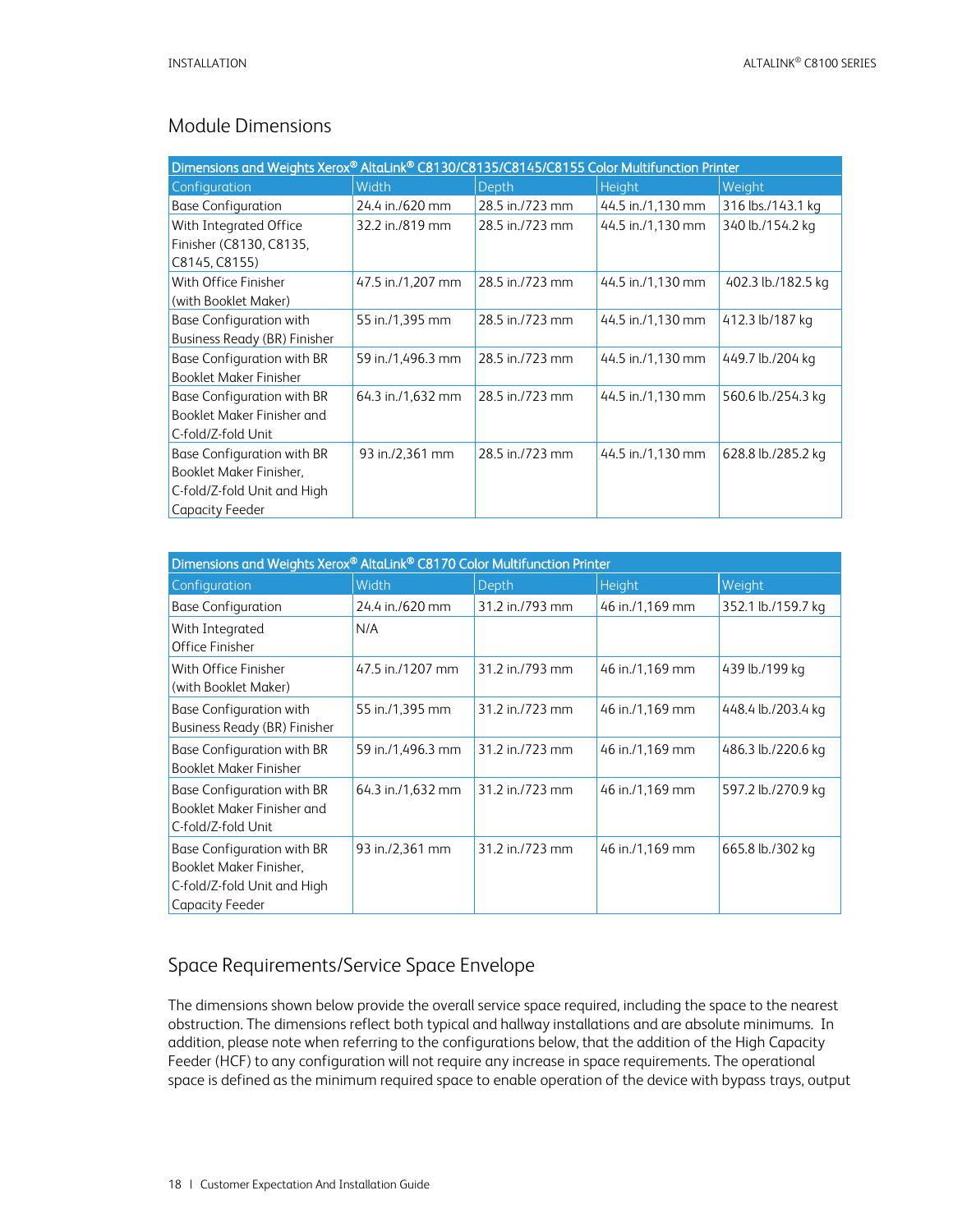trays, and other functional device capabilities in the fully extended position. Asterisk (\*) below denotes C8170 dimensions.

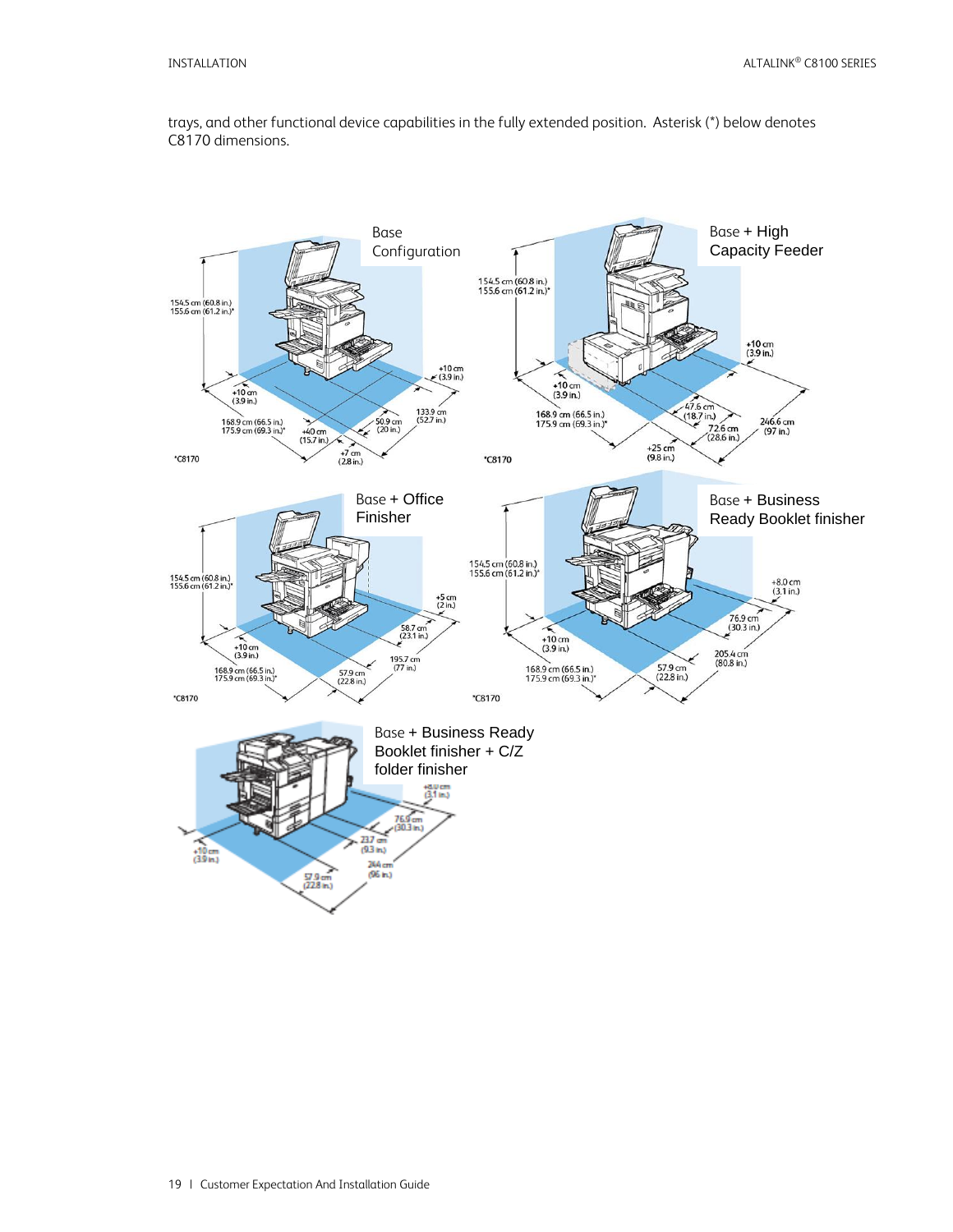| Service Space Requirements Xerox® AltaLink® C8130/C8135/C8145/C8155 Color Multifunction Printer |                 |                 |                 |  |
|-------------------------------------------------------------------------------------------------|-----------------|-----------------|-----------------|--|
| Configuration                                                                                   | Width           | Depth           | Height          |  |
| <b>Base Configuration</b>                                                                       | 52.7 in./1339mm | 66.5 in./1689mm | 60.8 in./1545mm |  |
| Base Configuration + Integrated Finisher<br>(Up to 55ppm only)                                  | 60.6 in./1538mm | 66.5 in./1689mm | 60.8 in./1545mm |  |
| Base Configuration + Office Finisher<br>(Booklet Maker)                                         | 77 in /1957mm   | 66.5 in./1689mm | 60.8 in./1545mm |  |
| Base Configuration + Business Ready Finisher                                                    | 78.5 in./1994mm | 66.5 in./1689mm | 60.8 in./1545mm |  |
| Base Configuration + Business Ready Booklet finisher                                            | 80.8 in./2054mm | 66.5 in./1689mm | 60.8 in./1545mm |  |
| Base Configuration + Business Ready Booklet finisher<br>+ C/Z folder                            | 90.2 in./2291mm | 66.5 in./1689mm | 60.8 in./1545mm |  |
| Base Configuration + Business Ready Booklet finisher<br>+ C/Z folder +High Capacity Feeder      | 97.1 in./2466mm | 66.5 in./1689mm | 60.8 in./1545mm |  |

| *Service Space Requirements Xerox® AltaLink® C8170 Color Multifunction Printer              |                 |                 |                 |  |  |
|---------------------------------------------------------------------------------------------|-----------------|-----------------|-----------------|--|--|
| Configuration                                                                               | Width           | Depth           | <b>Height</b>   |  |  |
| <b>Base Configuration</b>                                                                   | 52.7 in./1339mm | 69.3 in./1759mm | 61.2 in./1556mm |  |  |
| Base Configuration + Office Finisher<br>(Booklet Maker)                                     | 77 in./1957mm   | 69.3 in./1759mm | 61.2 in./1556mm |  |  |
| Base Configuration + Business Ready Finisher                                                | 78.5 in./1994mm | 69.3 in./1759mm | 61.2 in./1556mm |  |  |
| Base Configuration + Business Ready<br>Booklet finisher                                     | 80.8 in./2054mm | 69.3 in /1759mm | 61.2 in./1556mm |  |  |
| Base Configuration + Business Ready Booklet<br>finisher + $C/Z$ folder                      | 90.2 in./2291mm | 69.3 in./1759mm | 61.2 in./1556mm |  |  |
| Base Configuration + Business Ready Booklet<br>finisher + C/Z folder + High Capacity Feeder | 97.1 in./2466mm | 69.3 in./1759mm | 61.2 in./1556mm |  |  |

# <span id="page-20-0"></span>Mobility Plate information

Carpeted flooring surfaces may require the installation of a mobility plate on the device and finishers to allow the product to be moved during normal maintenance activities.

### <span id="page-20-1"></span>Audible Noise

|                              | C8130/C8135  | C8145/C8155  | C8170                |
|------------------------------|--------------|--------------|----------------------|
| Sound Power Levels Operating | $63.9$ dB(A) | $68.3$ dB(A) | $71.3 \text{ dB}(A)$ |
| Standby                      | $3.32$ dB(A) | $3.35$ dB(A) | $3.31$ dB(A)         |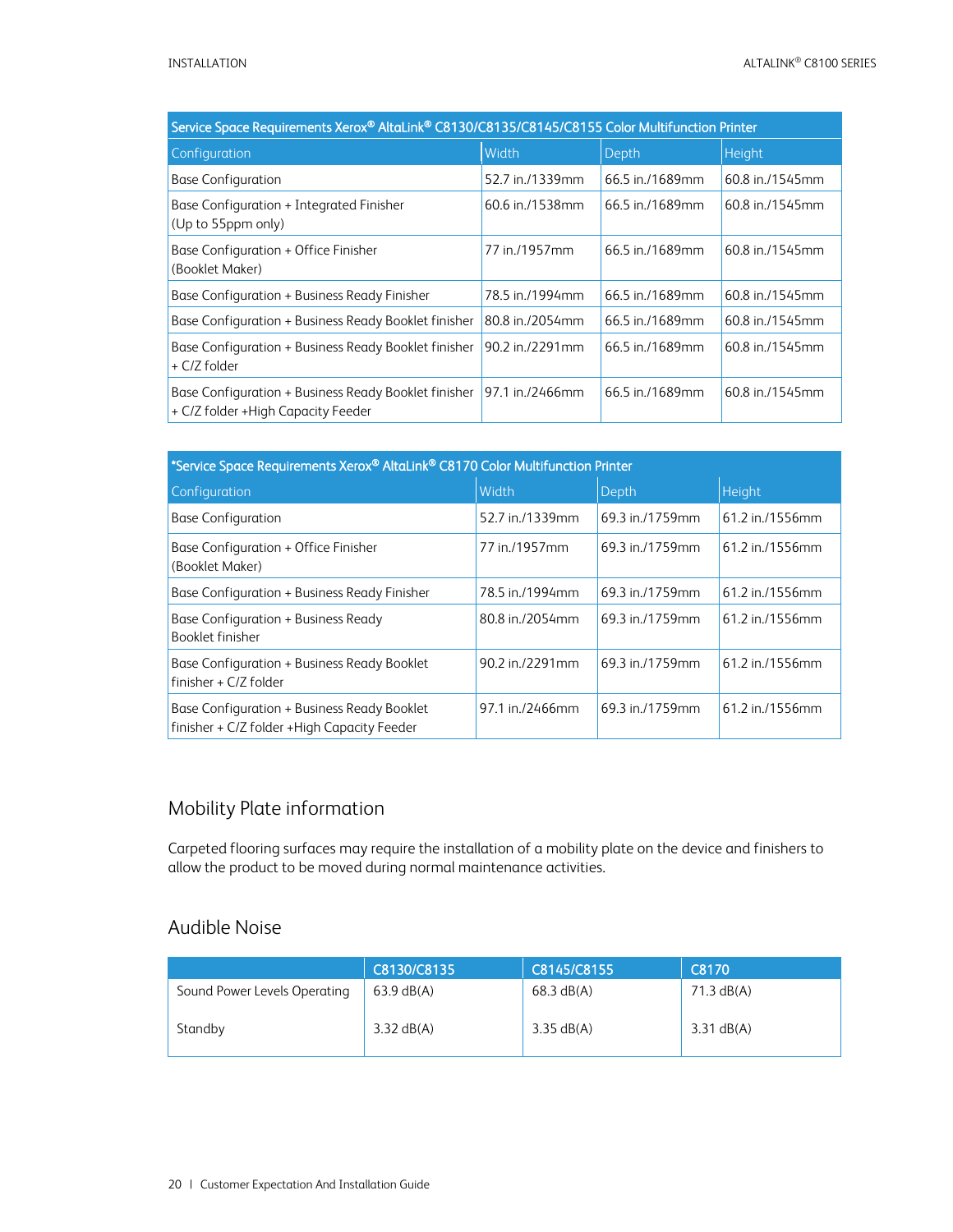### <span id="page-21-0"></span>Network Requirements

- The customer is responsible for connecting and configuring the equipment on their network
- <span id="page-21-1"></span>• One network drop is required for installation

### Fax telephone line requirements (optional)

If the fax option is installed, the following telephone line requirements are applicable:

Telephone wall jack should be within 7 feet/2.13 meters of the middle left side of the back of the unit.

- Telephone Service Supported:
	- Sole-use, non-switchboard (direct dial)
	- RJ11 6 position, 4 pin modular jack
	- Single analog line
- Fax over IP (FoIP) is not supported via device analog fax option. Consider Server Fax or enterprise fax solutions or Apps for use with FoIP. Contact your sales rep for more information

### <span id="page-21-2"></span>Convenience Stapler optional

Requires separate power outlet. Refer to section 5 electrical requirements. The same electrical outlet as the device may be used; if no other devices are present on the line. Work Surface for Mounting (optional).

# <span id="page-21-3"></span>Sleep Mode Settings

Xerox® automatically switches to Sleep mode after a period of inactivity or when the Smart Proximity Sensor detects that the user has walked away from the device. The customer has the ability to change the timer to a max value of 60 or 120 minutes (depending on the speed of the device) and/or disable the Smart Proximity Sensor as they see fit. The customer also has the ability to schedule when the device will enter and exit Sleep mode. Xerox® automatically wakes from Sleep when either the smart proximity sensor detects an object, UI button is pressed, print or fax job is received, or a smart card is swiped. Sleep mode settings will affect energy efficiency.

# <span id="page-21-4"></span>Auto Power Off Settings

Xerox® automatically switches to OFF mode after a period of inactivity if the customer chooses to enable it. The timer for this inactivity period can be set from 1-72 hours.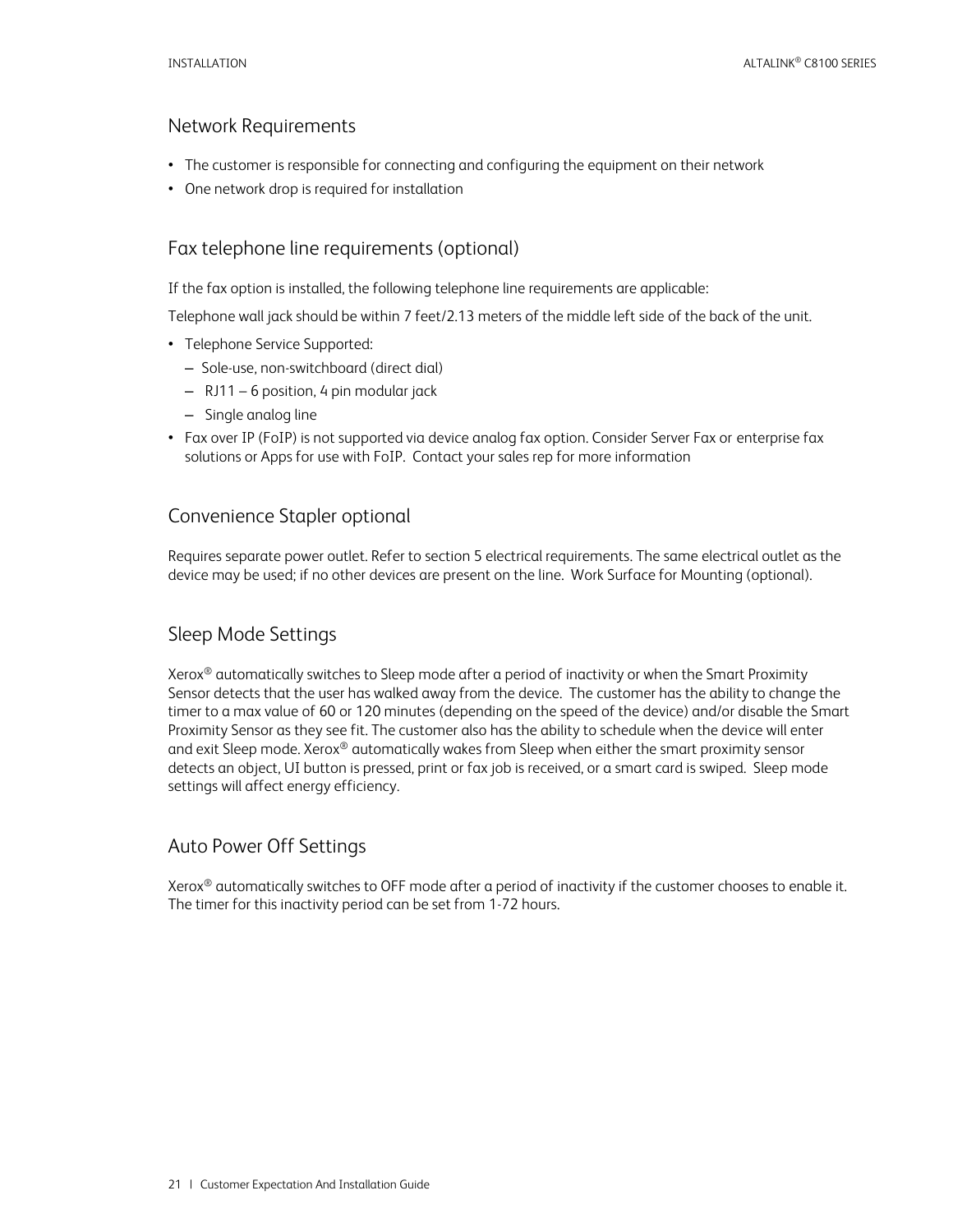# <span id="page-22-0"></span>6. Operational Considerations

### <span id="page-22-1"></span>Image Quality Expectations

#### Image Quality

- The C8100 series is designed to produce consistent uniform color and monochrome prints and copies in the product's specified Average Monthly Print Volume range
- The C8100 series is designed to produce a uniform image. Image Quality is subjective and can be impacted by lighting and is strongly influenced by paper
- Sustained production of high area coverage documents could result in a degradation of print quality

Quality, Color Management & Print Resolution

- The appearance of the document displayed on the computer monitor screen may not match the output print due to the following reasons:
	- The range of colors that can be produced in print is different than the range of colors that can be displayed on a computer display
	- Different display technologies have different reproductions of color
- Printed colors appear differently under different light sources
- The customer is responsible for calibrating by using the provided copy and print calibration routines
- The Postscript and PCL drivers contain the ability to adjust the print quality. Image adjustments include Color correction modes, ability to render images at either 600x600 dpi (contone or binary) or 1200x1200 dpi (binary only). All images are marked at 2400x1200 dpi. ICC profiles can adjust how RGB and CMYK objects are reproduced. There are differences between the PS, and PCL driver based on PDL image-path limitations
- When the print drivers "Color" output mode is selected, grayscale images in applications may print using composite grays, which contain a visually neutral combination of C, M, Y and K. Pages are not guaranteed to print and bill as monochrome unless the "Black and White" output color mode is selected in the print driver

### <span id="page-22-2"></span>Print Expectations

Duplex (2-sided) Copying/Printing

- The Xerox® C8100 can automatically perform two-sided (duplex) copying or printing on media size up to 12x19 in. (SRA3) and 300gsm paper. Note: Paper weighing over 220gsm likely to have some usage restrictions
- Manual duplex can be performed on media up to 110 lb Cover (300 gsm) 12x19 in. (SRA3) from Tray 5 (Bypass)
- Full duplex print productivity is achieved except when paper exits to the top center tray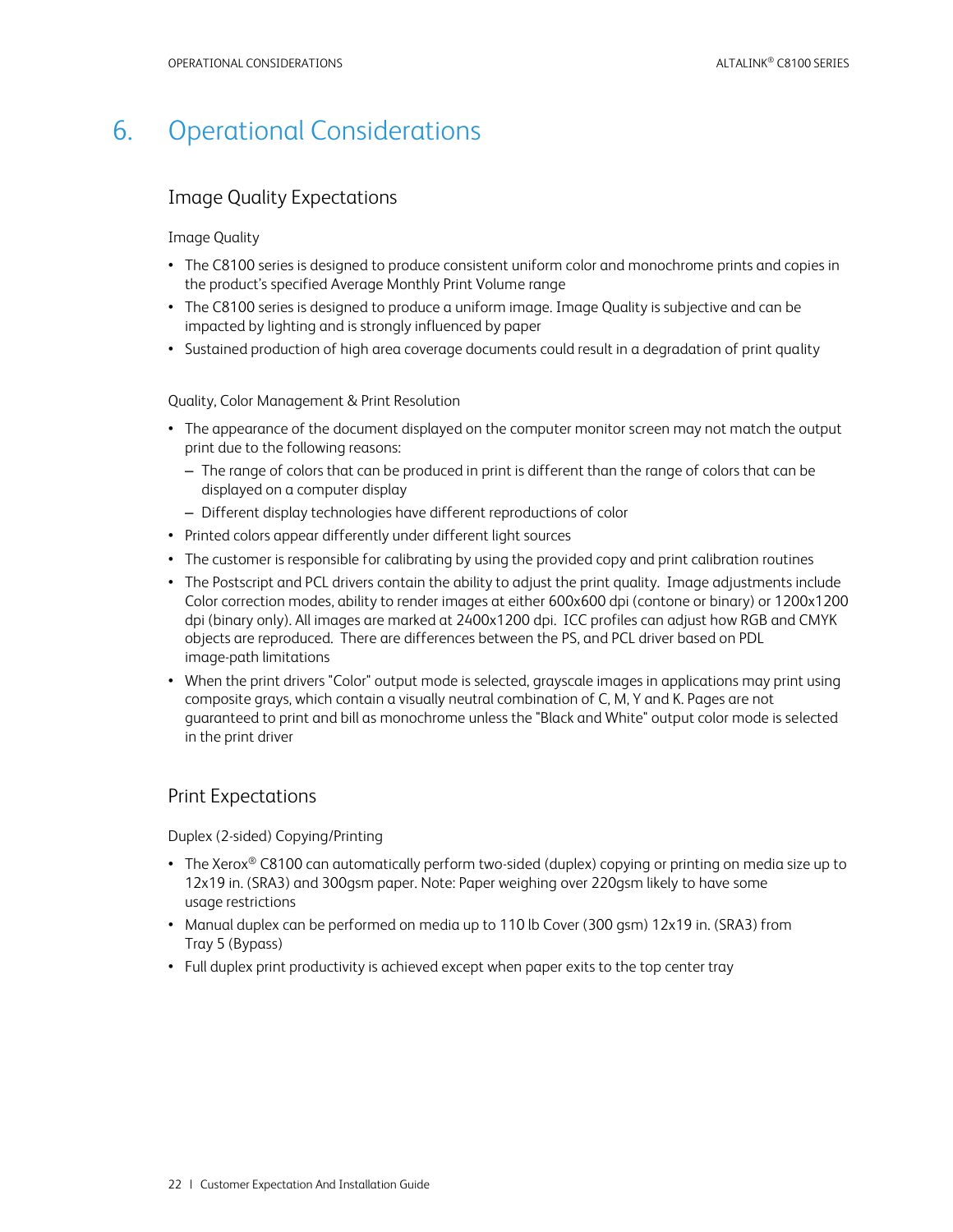### <span id="page-23-0"></span>Registration

Printing registration specifications for 8.5 x 11 in/A4:

- $\cdot$   $\pm$ 1.5 mm (side 1),  $\pm$ 1.9 mm (side 2) along the lead edge
- $\cdot$   $\pm$ 2.0 mm (side 1),  $\pm$ 2.4 mm (side 2) mm along the side edge from Trays 1-4
- Lead Edge is ±2.2 mm
- Side edge ±3.0 mm for bypass tray

Skew registration specification from side-to-side feeding for 8.5 x 11in/A4:

- From Tray 1-4 is  $\pm 3$  mm (side 1),  $\pm 4$  mm (side 2)
- <span id="page-23-1"></span>• From Bypass tray skew is ±4 mm

### Max Printable Area

The product will reproduce 11x17 in. when printing on 12x18 in. paper and A3 when printing on SRA3 paper. The maximum length images (1314.8 mm) are only produced on media 52 in. long/banner. On all media there is a Lead Edge deletion of 4 mm and a Trail Edge deletion of 2 mm. The Side Edge deletion varies with paper size. For paper less than 12 in. wide the Side Edge deletion is 2mm per edge. For widths greater than 12 in. the Side Edge deletion is determined by the paper width less the imageable area divided by 2.

Max Image Area: 12x18.76 in./305 mm x 476.6 mm (52 in. /1314.8 mm banner)

<span id="page-23-2"></span>Maximum Image Assurance Area: 11.7x18.76 in./297x476.6 mm

### Non-Standard Paper Sizes

- Plain paper with a feed length below 5.5 in. (140 mm) may jam more frequently and is not supported
- Envelopes without windows are supported through the bypass tray in sizes Monarch, DL, C5, and No 10 (other custom sizes are supported as well). Envelope feeding reliability is highly dependent on the envelope used and the area coverage of the image being affixed to the envelope
- The optional envelope tray replaces Tray 1. Customer is responsible for installing the envelope tray
- Envelope printing should not be used as a primary application

For further media details refer to the recommended materials list links here:

Americas:<https://www.xeroxpaperusa.com/en-us/resources/recommended-media-list>

<span id="page-23-3"></span>EMEA:<https://www.xerox.co.uk/printer-supplies/printer-papers/engb.html>

### USB Print

- Independent Enable/ Disable of USB Ports
- USB Media Print enables walk-up users to print "Print-Ready" files (PDF, PDF/A,TIFF,JPEG, TIFF). files directly from most standard (FAT-32 formatted) USB Thumb Drives.
- Files are sent directly from the USB drive to the print controller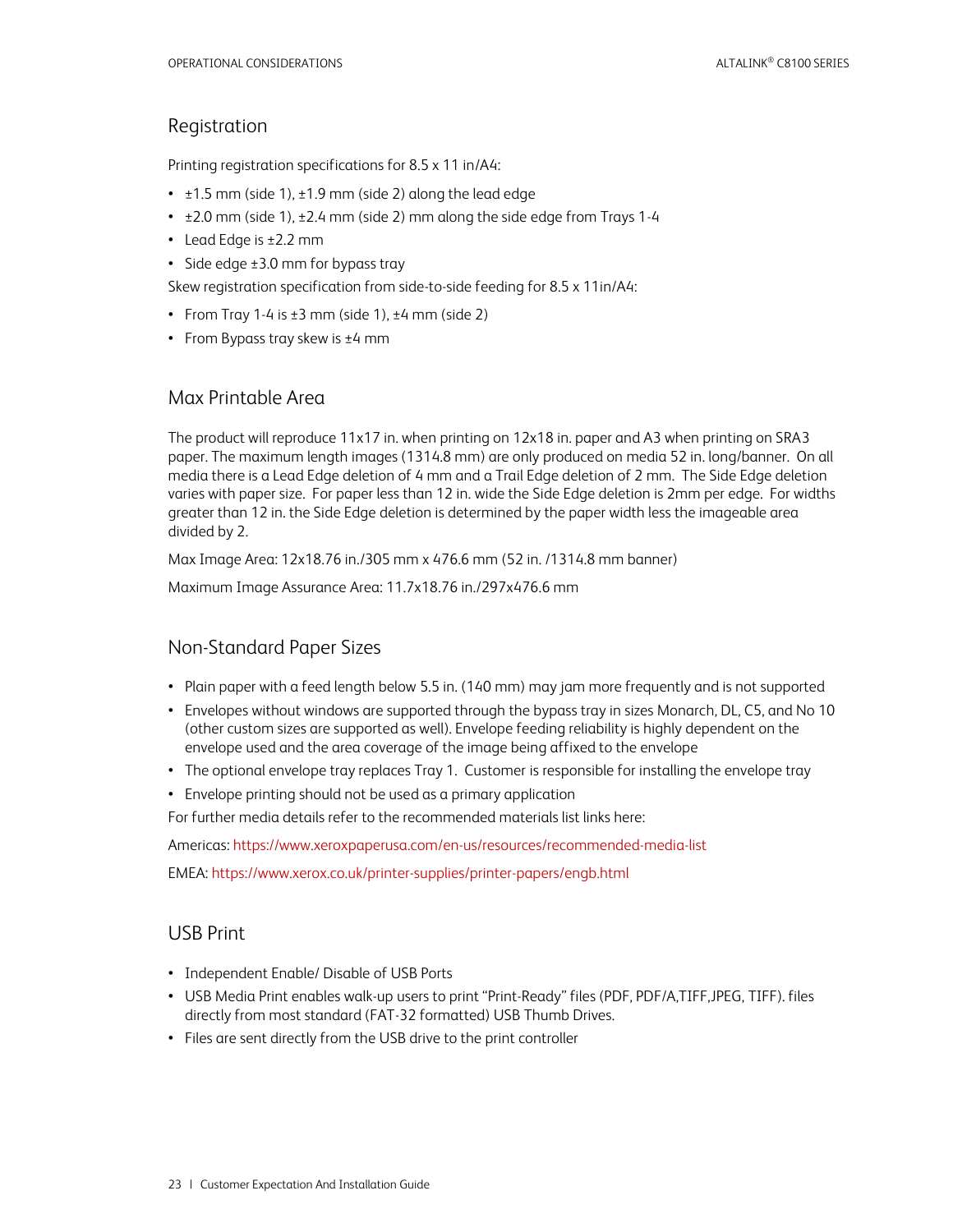### <span id="page-24-0"></span>Print Around

• The Print Around feature holds a job needing additional resources (such as a different paper size) and prints the next job in queue. This function allows the device to keep working, while making sure jobs are printed correctly

### <span id="page-24-1"></span>Network Connectivity Expectations

USB Wireless Network Adapter

- Your Xerox® Device can be equipped with an optional Xerox USB 802.11b/g/n/ac (dual band: 2.4 GHz & 5 GHz) Wireless Adapter to enable Wi-Fi and/or Wi-Fi Direct connectivity. When utilizing this Xerox<sup>®</sup> device over Wi-Fi, it is important to understand the performance impacts that may result from Wi-Fi technology. Compared to a wired Ethernet connection, Wi-Fi performance varies significantly due to many factors that are specific to wireless technology
- Some of these factors include: Wi-Fi LAN Overhead, Proximity to Access Point (AP) and Physical Obstacles (i.e. Signal Strength), Network usage/AP Loading and Radio Frequency (RF) interference

### Bluetooth Kit: (Optional Accessory)

- Your Xerox Device can be equipped with an optional Xerox Bluetooth Kit to enable AirPrint printer discovery via iBeacon
- iBeacon simplifies local AirPrint printer discovery and removes the need for AirPrint clients and the printer to be on the same subnet
- <span id="page-24-2"></span>• For more information, refer to Xerox System Administrators guide

### Scanning Expectations

The Xerox® AltaLink® C8130/C8135/C8145/C8155/C8170 supports Scan to Network Folder (uses Unified Address Book entries), Scan to USB, Scan to Mailbox, Scan to Home, Scan to email, Scan to FTP, sFTP and HTTPS and Scan to PC/Server Client (SMB or FTP) functionality as standard.

### Scan Resolution

• The maximum image scan resolution is 600 dpi. The default scan resolution is set to 200 dpi.

Note: Several resolution settings are selectable via the User Interface touch panel. Lower resolutions will result in files that are smaller in size thereby reducing network traffic

• When scanning, the OCR processing, image compression, file formatting and file transfer operations all continue after the job has completed scanning by the scanner

### <span id="page-24-3"></span>Security Expectations

Stop threats where they start with the comprehensive protection that's trusted by the most security-minded businesses and governments. Trusted Boot a built-in security, protects the integrity of the device's start-up process from malicious actions. McAfee® whitelisting and integrations with McAfee ePO and Cisco ISE neutralize threats instantly at the device and protects the network. Configuration Watchdog monitors and automatically remediates critical IT-defined security settings. Native Security Information and Event Management (SIEM) integration provides insight and a record of security events. Integration with Xerox®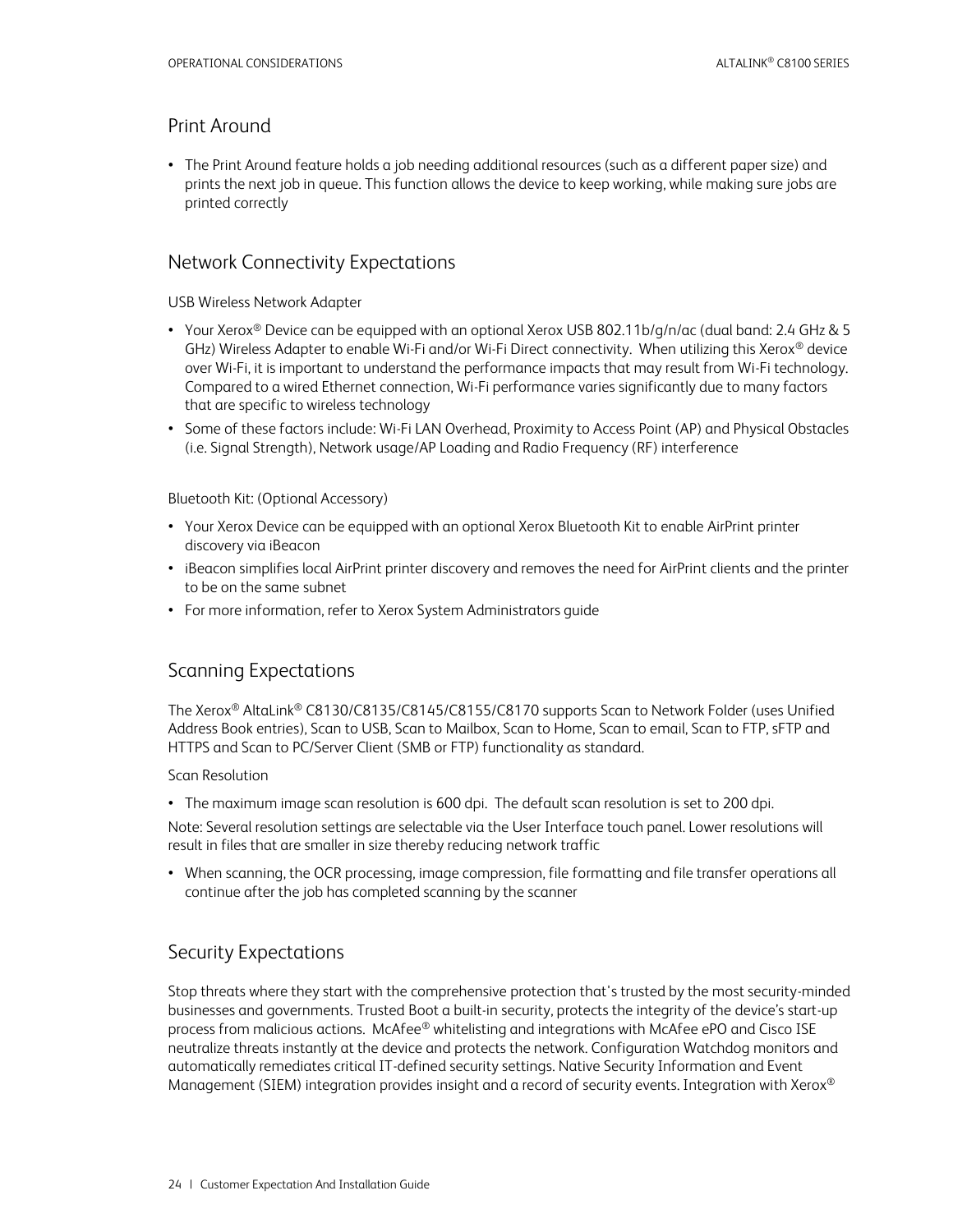Printer Security Audit Service, available as part of Xerox® Intelligent Workplace Services, helps maximize the printer fleet, document and content security.

<span id="page-25-0"></span>Refer to Security Guide- AltaLink® a[t www.xerox.com\security](http://www.xerox.com/security) for detailed security capabilities.

### External Keyboard Expectations

- The external keyboard has limited functionality with Xerox and partner solutions
- Function keys (e.g. F1-F12) (outside of its use for Control Panel Button shortcuts) (not supported)
- Page up, Page Down Print Screen, Scroll Lock, Ctrl, Alt, and Pause keys or other PC/MacOS specific keys are not supported
- No support for key repeat
- No mouse support
- <span id="page-25-1"></span>• No support for Wireless keyboards

### Service Uptime

• The number of copies or prints between service calls on a digital color copier/printer is highly dependent on customer expectations of quality and the use of applications and throughput materials

### <span id="page-25-2"></span>**Solutions**

<span id="page-25-3"></span>Full list of supported solutions can be found at[: www.office.xerox.com/software-solutions](http://www.office.xerox.com/software-solutions)

### Operational Definitions

| <b>Operational Definitions</b> |                                                                                                                                       |
|--------------------------------|---------------------------------------------------------------------------------------------------------------------------------------|
| 1-Sided                        | Printing on only one side of the substrate                                                                                            |
| 2-Sided                        | Printing on both sides of the substrate                                                                                               |
| <b>AMPV</b>                    | The average monthly print volume (AMPV) is the rated capacity for consistent performance<br>month after month under normal conditions |
| Daily Maintenance              | Maintenance that the customer operator must complete daily to maintain quality printing                                               |
| DPI                            | Dots Per Inch or physical resolution of the printing device                                                                           |
| Duplex                         | Printing on both sides of the substrate                                                                                               |
| Duty Cycle                     | The printer's maximum monthly print volume. Duty cycles are quidelines and not intended<br>for continuous operation                   |
| <b>GSM</b>                     | Grams per Square Meter                                                                                                                |
| <b>Image Registration</b>      | The alignment of the individual CMYK image to each other on the printed piece                                                         |
| ipm                            | Images per minute                                                                                                                     |
| lb.                            | Pounds                                                                                                                                |
|                                | Maximum Paper Size   Largest substrate that can be physically run through the device                                                  |
|                                | Maximum Print Area   Largest area that can be printed on a substrate                                                                  |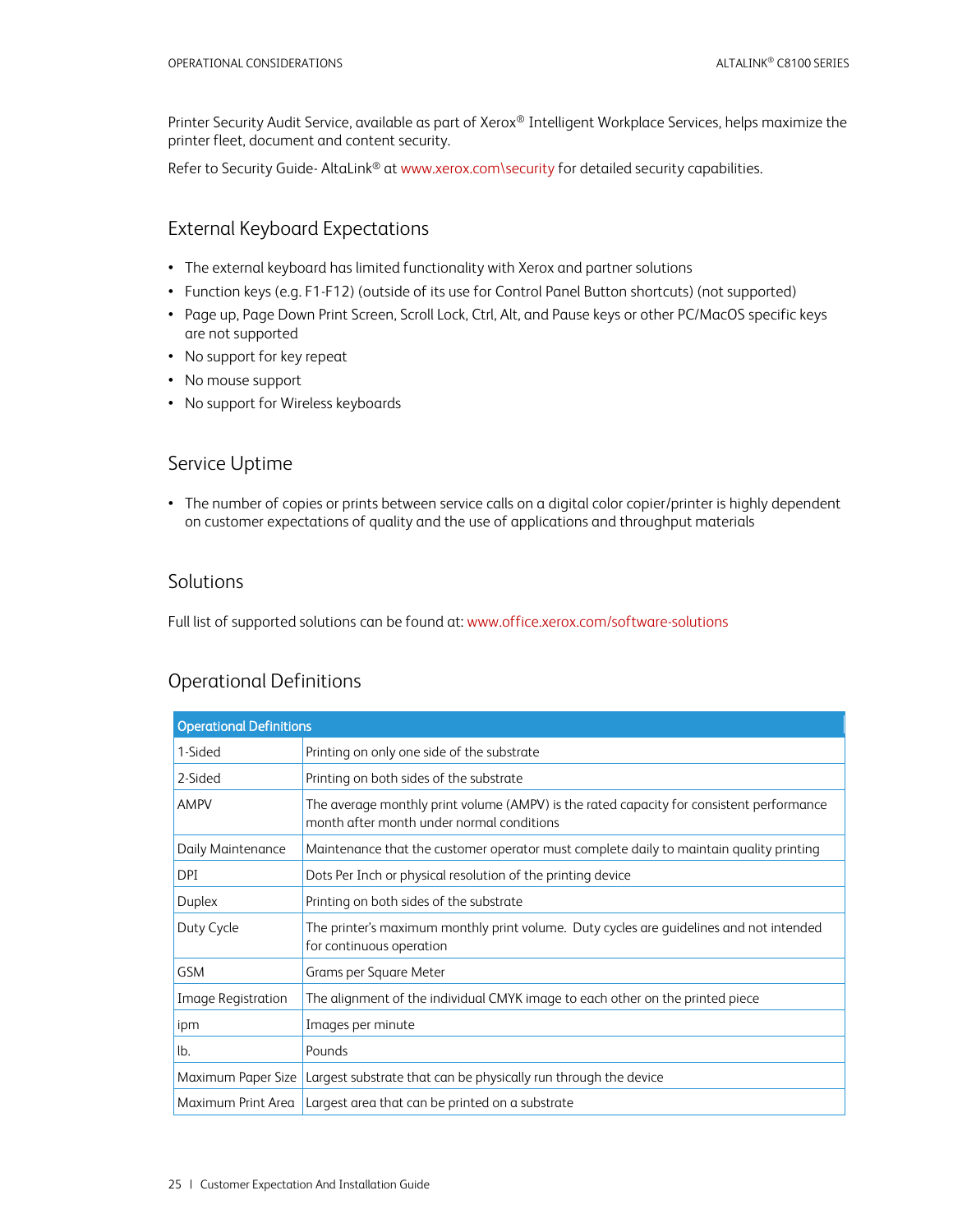| <b>Operational Definitions</b> |                                                                                                                                                    |
|--------------------------------|----------------------------------------------------------------------------------------------------------------------------------------------------|
| Media/Substrate                | The material that can be imaged through a device (e.g. uncoated, coated, cover stock,<br>transparency, etc.)                                       |
| Operator<br>Maintenance        | Maintenance tasks the customer is responsible to complete                                                                                          |
| Paper Registration             | The placement/alignment of the image on the sheet and sheet to sheet                                                                               |
| Periodic<br>Maintenance        | Maintenance that occurs based on print volume                                                                                                      |
| Preventative<br>Maintenance    | Any actions that are taken to prevent downtime and maintains quality printing                                                                      |
| <b>Print Quality</b>           | The characteristic of printed material evaluated in terms of color, register, clarity, and the<br>degree to which it resembles the original image. |
| Print Speed                    | The rated speed that a device can print                                                                                                            |
| Simplex                        | Printing on only one side of the substrate                                                                                                         |
| Uptime                         | The time that the device is available for printing                                                                                                 |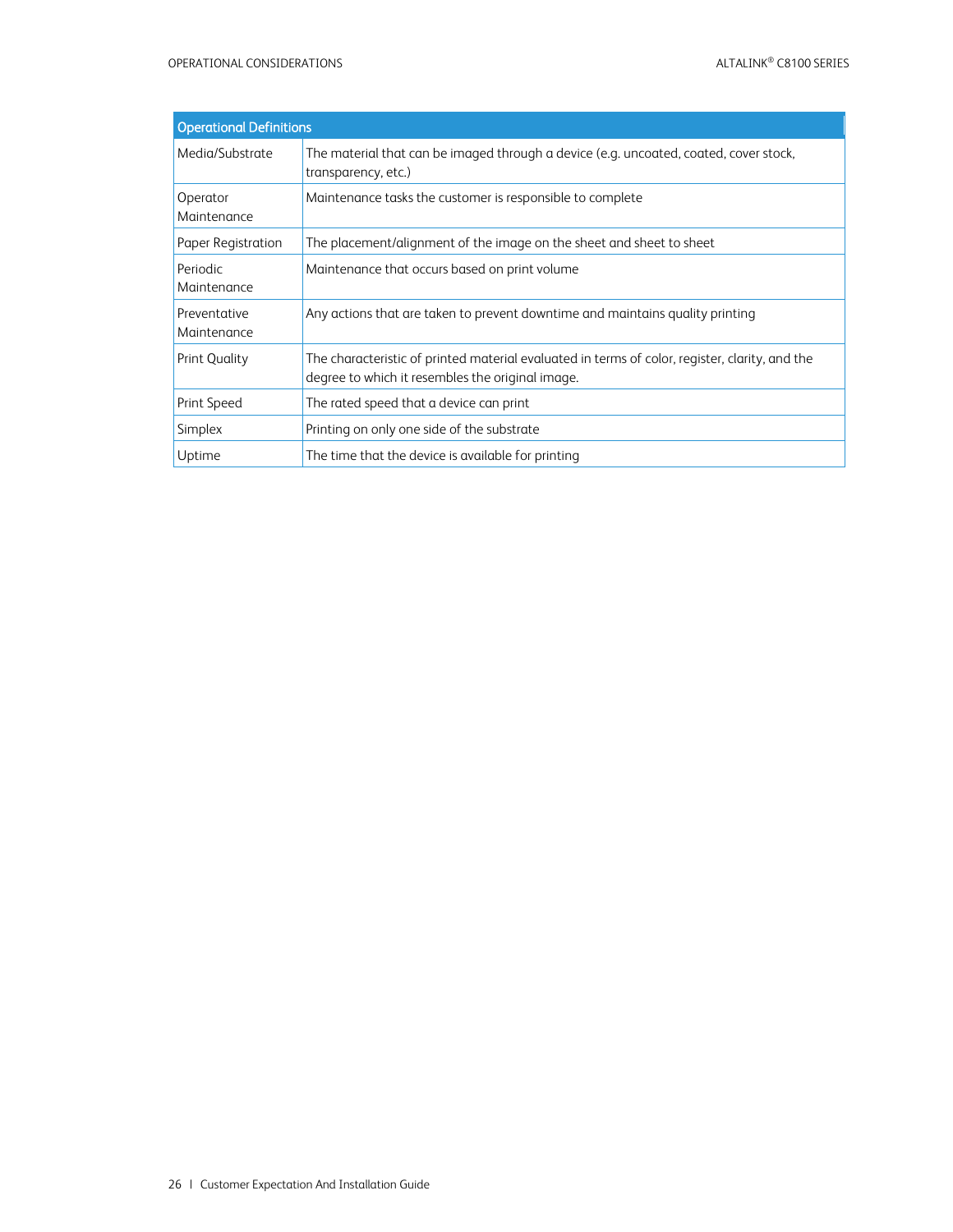# <span id="page-27-0"></span>7. EX-c C8100 Print Server Option- Product Overview

### Xerox® EX-c C8100 Print Server Powered by Fiery®

Make your Xerox<sup>®</sup> AltaLink<sup>®</sup> C8100 Series Color Multifunction Printer even more productive by adding the Xerox® EX-c C8100 Print Server. Easily produce professional, finished documents with accurate color without expert knowledge.

- Print more documents, faster
- Accurate, consistent color
- Create professional, finished materials quickly and easily
- Integrate with standard workflows
- Reduce costs

### FIERY DRIVEN™ ENGINES

- Xerox® AltaLink® C8130/C8135/C8145/C8155/C8170 Color Multifunction Printers
- Supports all engine finishing devices



### <span id="page-27-1"></span>Standard Features

- Network architecture supports TCP/IPv4, TCP/IP v6, DHCP, DNS, WINS, NTP, SMB (Microsoft peer to peer), Bonjour, HTTP/HTTPS, LDAP, SNMP, SNTP, SMTP, TLS 1.2
- Native doc conversion is the automatic conversion and printing of Microsoft Office native files (Word, PowerPoint, Excel)
- USB Media Print This feature provides an easy way to connect USB mass storage devices to the EX-c C8100 Print Server and print files from the mass storage device. Folders can also be created on the mass storage device for automatic printing
- Booklet Maker provides a wizard-based graphical user interface which guides the user through the process of defining a booklet through a step-by-step process
- Direct Mobile Print allows users to print directly from a mobile device to the EX-c C8100 Print Server which resides on the same wireless network
- <span id="page-27-2"></span>• Unique administrator password

### EX-c C8100 Print Server Options

Supported Purchasable Options

- Fiery Options Bundle
- Includes: Fiery Spot-On, Auto Trapping, Hot Folders/Virtual Printers
- Fiery Hub Kit (Enables Dual IP configurations)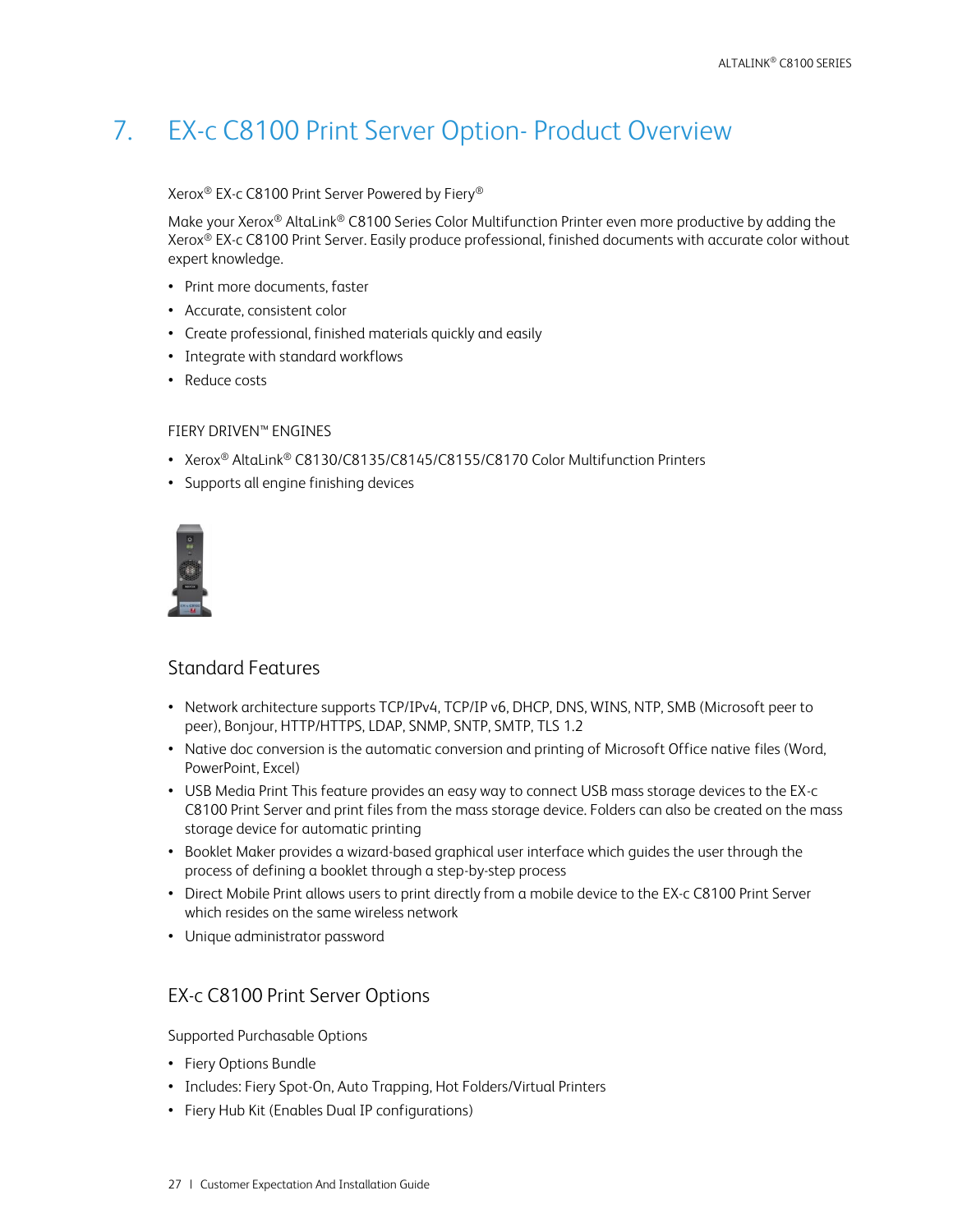- Fiery Color Profiler Suite with EFI ES-2000 spectrophotometer
- Fiery Hot Folders & Virtual Printers
- <span id="page-28-0"></span>• Fiery Spot-On

### Installation planning

Roles and Responsibilities

| Action                                                       | <b>Customer</b> | <b>Xerox</b> |
|--------------------------------------------------------------|-----------------|--------------|
| Install the EFI Device                                       |                 |              |
| Unpack & install EFI<br>Option/components                    |                 |              |
| Install the utilities, and printer<br>drivers on client PCs. |                 |              |
| Ensure network configuration                                 |                 |              |
| Confirm network integrity                                    |                 |              |

#### Installation Considerations

Network Switch (Fiery Hub Kit)

When the EX-c C8100 Print Server is connected, it allows only one network drop with only one IP address (single IP) for the complete system (C8100 Series + Fiery Controller). Certain EIP applications (Xerox Solutions applications or 3rd Party Applications, etc.) are supported when in a single IP configuration. The Network Switch can be added to allow the customer to still have one network drop with a two IP address configuration to support other EIP applications (Xerox Solutions applications or 3rd Party Applications, etc.). This allows the EIP application direct access to the C8100 Series.

### <span id="page-28-1"></span>Installation Requirements

Space Requirements/Service Space Envelope

Recommend a minimum of 1 in./25.4 mm clearance for proper air flow to the fan

The **EX-c C8100 Print Server** stands beside or behind the print engine. The Fiery server connects to the print engine Ethernet port via 10 ft. (3.05 m.) crossover cable.

The EX-c C8100 Print Server was designed to be customer installable; however, it can be a billed Xerox install.

The **EX-c C8100 Print Server** has a separate power cord which plugs into the customer's wall outlet.

Physical specifications

- Dimensions (Depth x Width x Height):
	- 19.5 cm (7.7 in.) 10.0 cm (2.8 in.) x 19.8 cm (7.8 in.) (dimensions with support stand)
	- $-19.5$  cm (7.7 in.) x 5.7 cm (2.2 in.) x 19.5 cm (7.7 in.) (dimensions without support stand)
	- Weight: 2.7 kg (6.0 lb.)
	- Server Shipping Box 12.5 in. x 9.5 in. x 12.5 in.
	- Server Shipping Weight, 6.0 lbs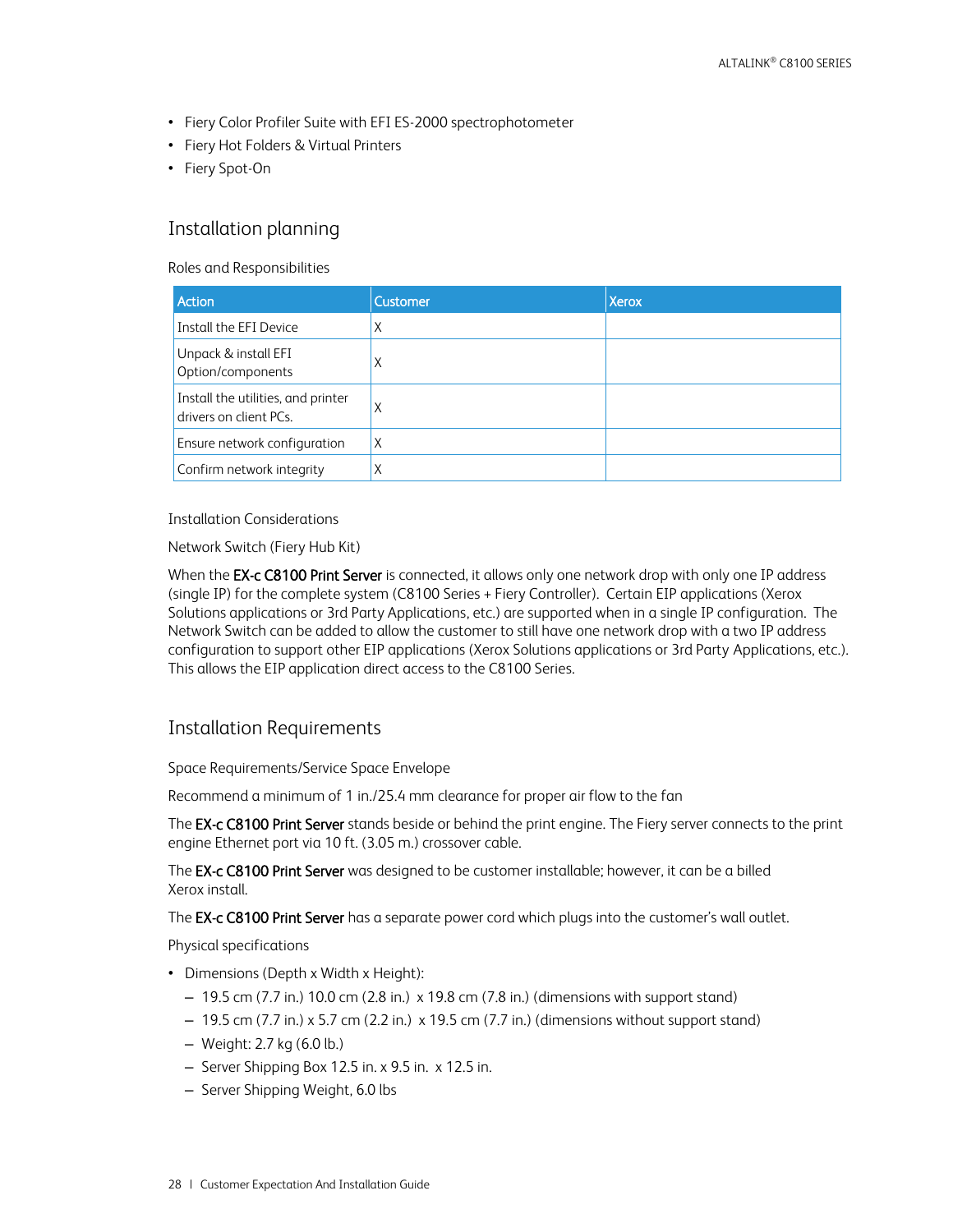Environmental Requirements

Operating environment:

- Temperature: +50° to 104° F (10° to 40° C)
	- Relative humidity: 10% to 85% (non-condensing)
	- Power supply rating: 100 -240V, 50-60Hz, 1.5Amps
	- Power consumption: (Typical) 20W, .2 Amps, (Maximum) 60 W, .6 Amps

#### Network Specifications

Customer is responsible for supplying one network drop to enable the install.

| Protocol                  | <b>Printing Services</b> | <b>Supported Frame Types</b> |
|---------------------------|--------------------------|------------------------------|
| TCP/IP (IPv4 & IPv6)      | LPD/LPR                  | Ethernet                     |
| Bonjour                   | Port 9100                |                              |
| <b>IPP</b>                | <b>SMB</b>               |                              |
| <b>SLP</b>                | Email (POP3/IMAP)        |                              |
| <b>DHCP</b>               | <b>WSD</b>               |                              |
| <b>HTTP</b>               |                          |                              |
| <b>LDAP</b>               |                          |                              |
| NetBios over TCP/IP (NBT) |                          |                              |
| <b>SMTP</b>               |                          |                              |
| <b>SNMP</b>               |                          |                              |
| <b>SNTP</b>               |                          |                              |
| TLS (1.2 and 1.1)         |                          |                              |

Note: IPv6 connectivity to the MFP will not be operational when EFI controller is connected

### EX-c C8100 Print Server Specifications

- AMD GX-424CC processor, 2.4 GHz, Quad-Core, 2M cache
- 2 GB Memory (ESS)
- 500 GB hard drive
- 10BaseT/100BaseTX/1000BaseT network port for network printing
- 10BaseT/100BaseTX printer port for an Ethernet cable to the printer
- 2 USB 2.0 ports and 2 USB 3.0 ports
- Linux operating system
- Fiery FS350 software
- Power Button

Printer Driver Support

- Windows 8.1, Windows 10, Windows Server 2012 64-bit only, Windows 2012 R2 64-bit only, Windows Server 2016 64-bit only, Windows 2019 64-bit only
- Microsoft Certified Drivers (WHQL)

Mac (Intel)

- mac OS X v10.11
- macOS Sierra 10.12
- macOS High Sierra 10.13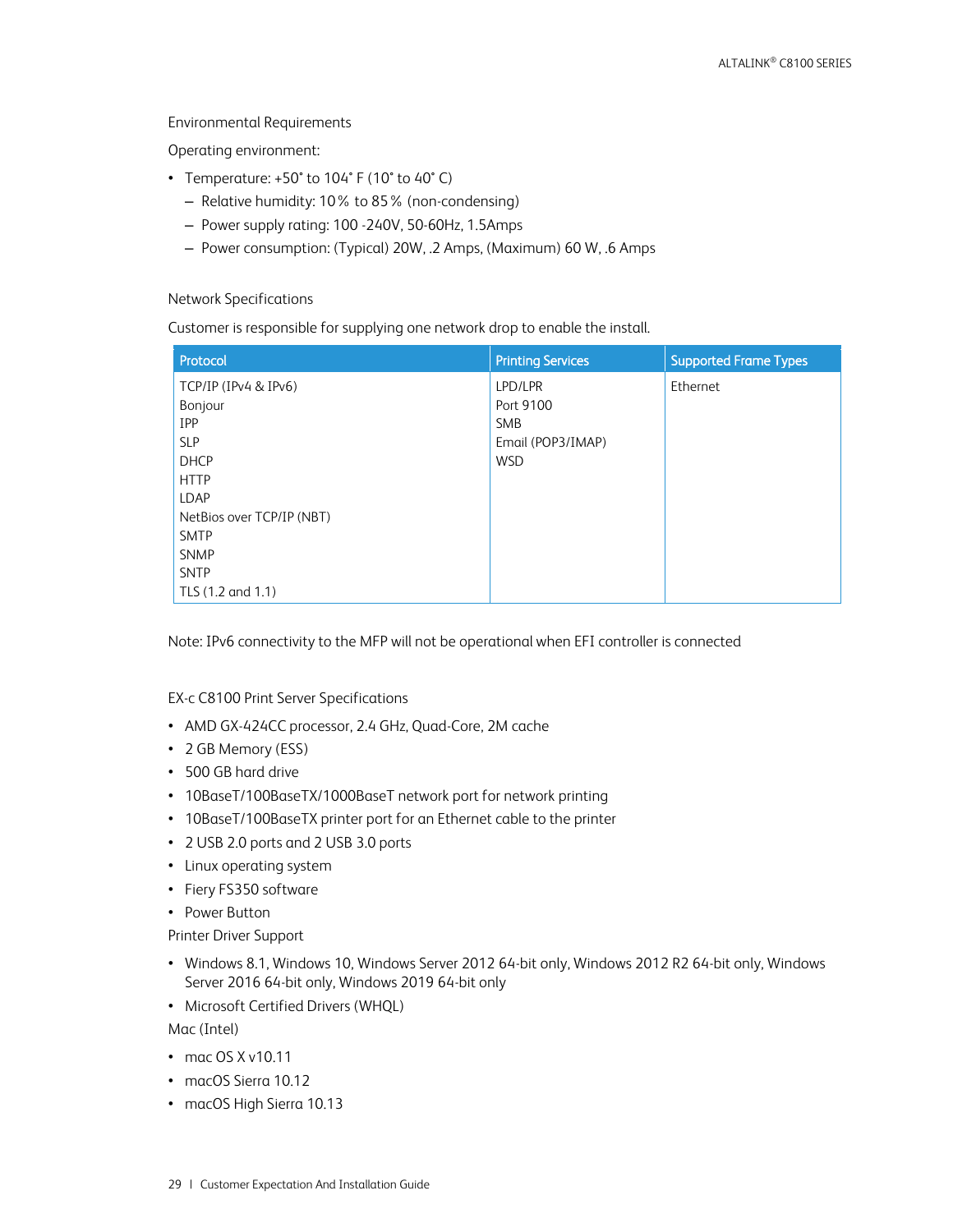- macOS Mojave 10.14
- macOS Catalina 10.15

SAP

- The Fiery server supports SAP printing through a generic PostScript printer driver. The generic PostScript driver supports functionality for Page Sizes (Letter, Legal, A3, A5, and Executive), Duplex printing, and finishing options
	- The general workflow for SAP printing to the EX-c C8100 Print Server would be as follows:
		- From the SAP system, configure the printer to point to a Fiery as a virtual printer port
		- The virtual printer can provide the finishing options for the printer
		- Duplex and page size options are configured in the SAP system

Unix

• The Fiery server supports Unix printing through a generic PostScript printer driver. Workaround options for Linux could also apply to Unix. More information is available at the following link: https://communities.efi.com/s/feed/0D5f200006d85f4CAA?language=en\_US

### <span id="page-30-0"></span>Operational Considerations

Supported Solutions (non-comprehensive list)

Compatible print management applications include Xerox Workplace Suite, PaperCut MF/NG, Kofax Equitrac Office/Express, YSoft SafeQ, Cirrato One, and more. For a complete list of integrations, please visit: <http://fiery.efi.com/xerox-apps>

Integrates with many Xerox App Gallery Apps to increase user productivity by simplifying and shortening everyday tasks

#### System Overview (How it Works)

Powerful Combination - EFI Printing with the Xerox Copy, Scan and Fax workflow

- EFI Print
	- Fiery Driver or Fiery Command WorkStation
- Copy
	- C8100 Series Copy Feature Set and behavior
- Faxing
	- C8100 Series Feature Set and behavior
- Scan/E-Mail
	- C8100 Series Scan and E-Mail feature set and behavior
- Mobile Print
	- C8100 Series Mobile Print feature set and behavior

#### Software Updates

Periodically, Xerox will make available software releases. The EX-c C8100 Print Server must have an Internet connection to take advantage of automatic s/w updates and ensure the solution is maintained with the latest software and fixes. All software releases are designed to be customer installable from the